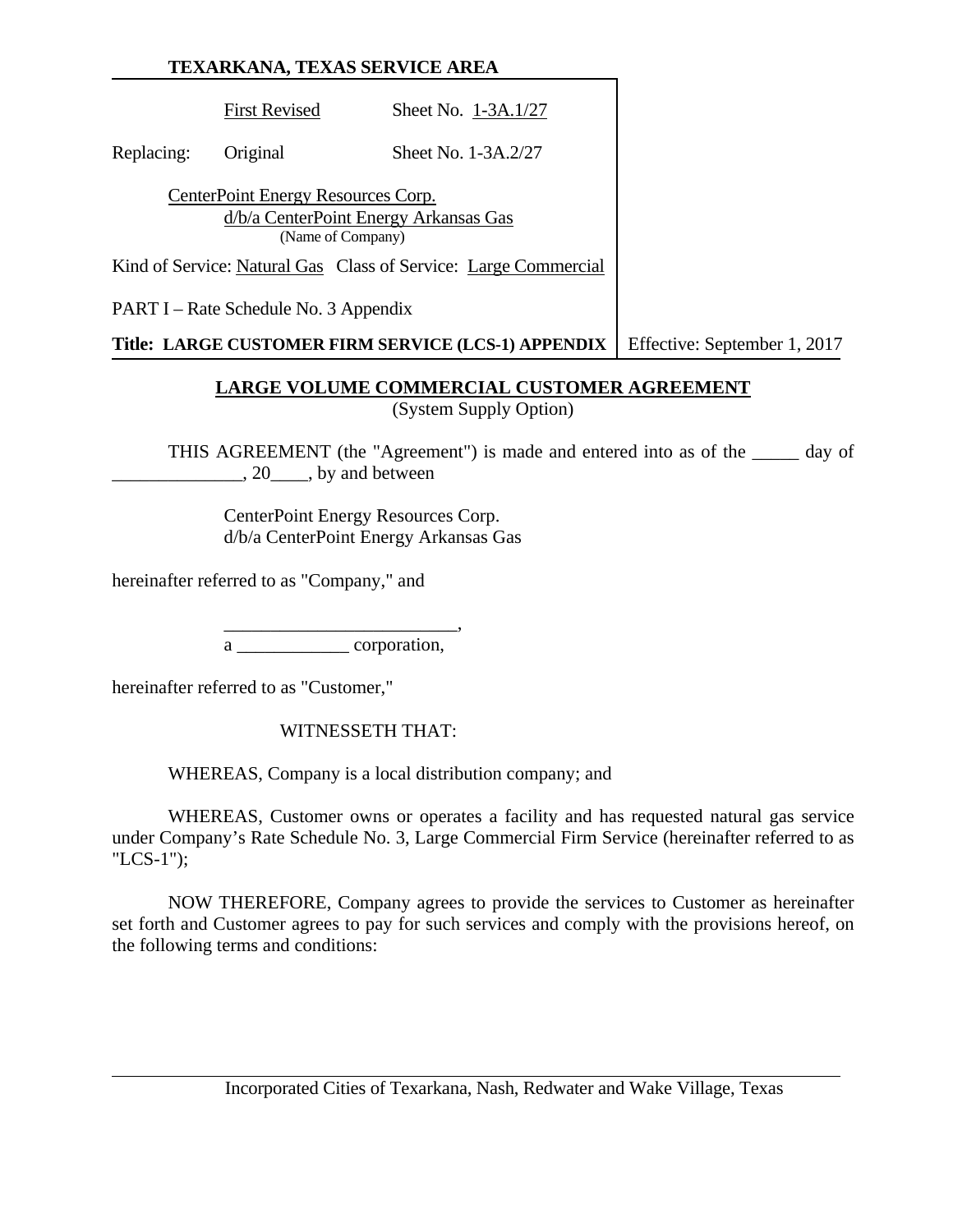First Revised Sheet No. 1-3A.2/27 Replacing: Original Sheet No. 1-3A.2/27 CenterPoint Energy Resources Corp. d/b/a CenterPoint Energy Arkansas Gas (Name of Company) Kind of Service: Natural Gas Class of Service: Large Commercial PART I – Rate Schedule No. 3 Appendix

**Title: LARGE CUSTOMER FIRM SERVICE (LCS-1) APPENDIX** Feffective: September 1, 2017

### ARTICLE I SUPPLY OPTION

Section 1.1 – Customer has selected the System Supply Option ("SSO") under LCS-1 pursuant to which Customer will be delivered natural gas supply designated as general system supply of Company for the term of this Agreement.

#### ARTICLE II TERM

Section 2.1 – This Agreement shall remain in force for a primary term beginning and ending \_\_\_\_\_\_\_\_\_\_\_\_\_\_, and from year to year thereafter unless terminated by either party by a minimum of sixty (60) days' written notice prior to the end of the primary or any succeeding term.

#### ARTICLE III POINT OF DELIVERY

Section 3.1 – Company shall deliver gas to Customer at the outlet of Company's facilities at the Point(s) of Delivery designated on Exhibit "A" hereto.

#### ARTICLE IV **QUANTITIES**

Section 4.1 – As used herein, the following terms shall have the following meanings:

Maximum Daily Winter Quantity ("MDWQ") shall mean the total maximum MMBtu which Company shall be obligated to deliver on a firm basis on any given day on behalf of Customer during the period November through March of each year.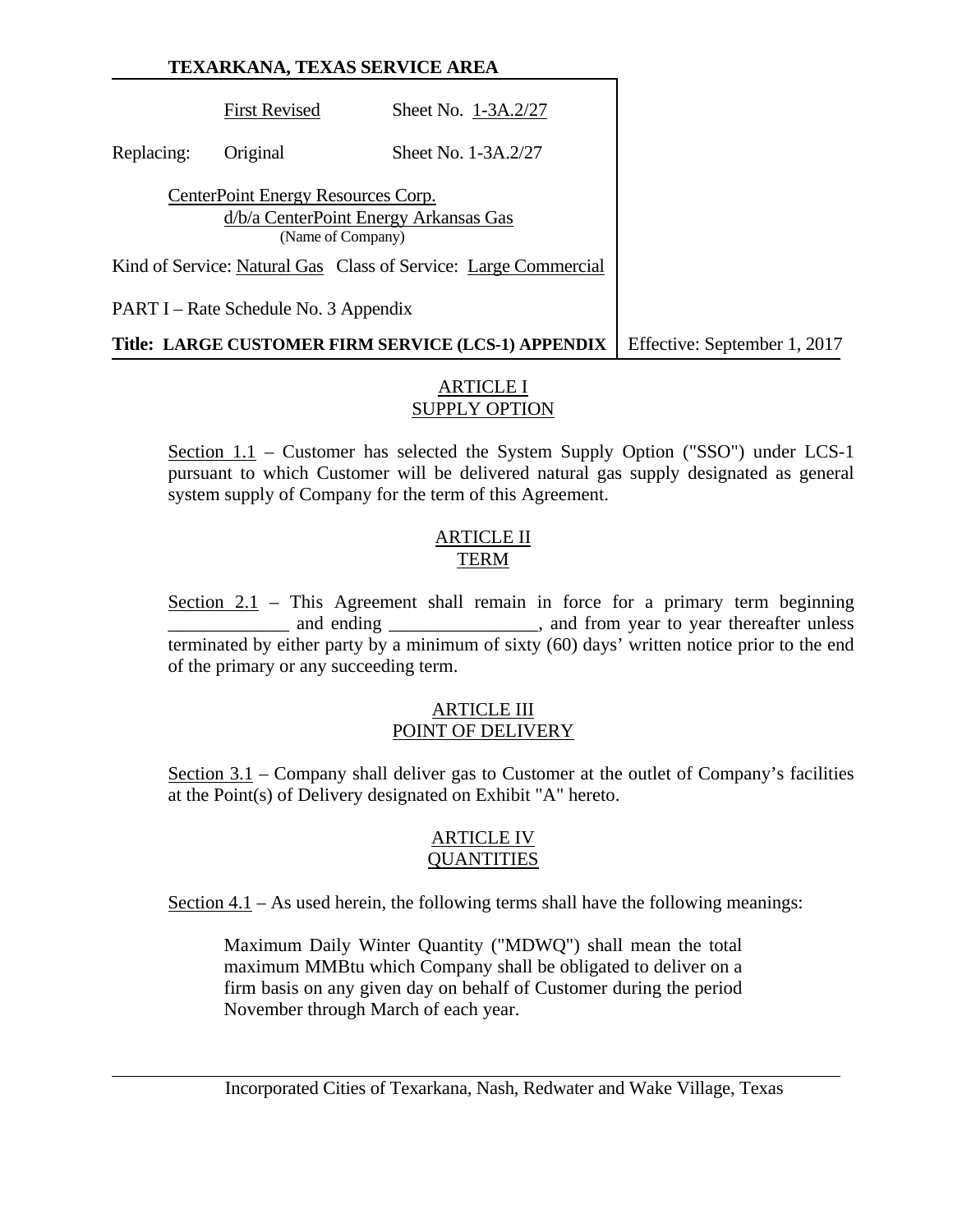# **TEXARKANA, TEXAS SERVICE AREA** First Revised Sheet No. 1-3A.3/27 Replacing: Original Sheet No. 1-3A.3/27 CenterPoint Energy Resources Corp. d/b/a CenterPoint Energy Arkansas Gas (Name of Company) Kind of Service: Natural Gas Class of Service: Large Commercial PART I – Rate Schedule No. 3 Appendix **Title: LARGE CUSTOMER FIRM SERVICE (LCS-1) APPENDIX** Effective: September 1, 2017

Maximum Hourly Quantity ("MHQ") shall mean the maximum MMBtu Company is obligated to deliver or receive in any single hour.

Average Daily Volume shall be calculated by dividing the annual volume by 365.

Section 4.2 – The Maximum Daily Winter Quantity ("MDWQ"), the Maximum Hourly Quantity ("MHQ") and the Average Daily Volume applicable to services rendered under this Agreement are set forth on Exhibit "A" hereto.

Section 4.3 – The MDWQ and Average Daily Volume may be adjusted pursuant to the provisions of Part 3.2.4. of LCS-1.

#### ARTICLE V RATES

Section 5.1 – Customer shall pay to Company each month for all services rendered hereunder the charges, fees, surcharges, taxes, penalties, balancing charges, adjustments and assessments provided for in LCS-1 and associated riders, as on file and in effect from time to time.

Section 5.2 - The capacity demand ("CD") shall be the billing determinant for distribution demand charges and gas supply demand charges. Each individually metered point of delivery shall have a CD equal to the higher of (i) the MDWQ, subject to the maximum quantities provision in LCS-1; (ii) the Average Daily Volume.

# ARTICLE VI **MISCELLANEOUS**

Incorporated Cities of Texarkana, Nash, Redwater and Wake Village, Texas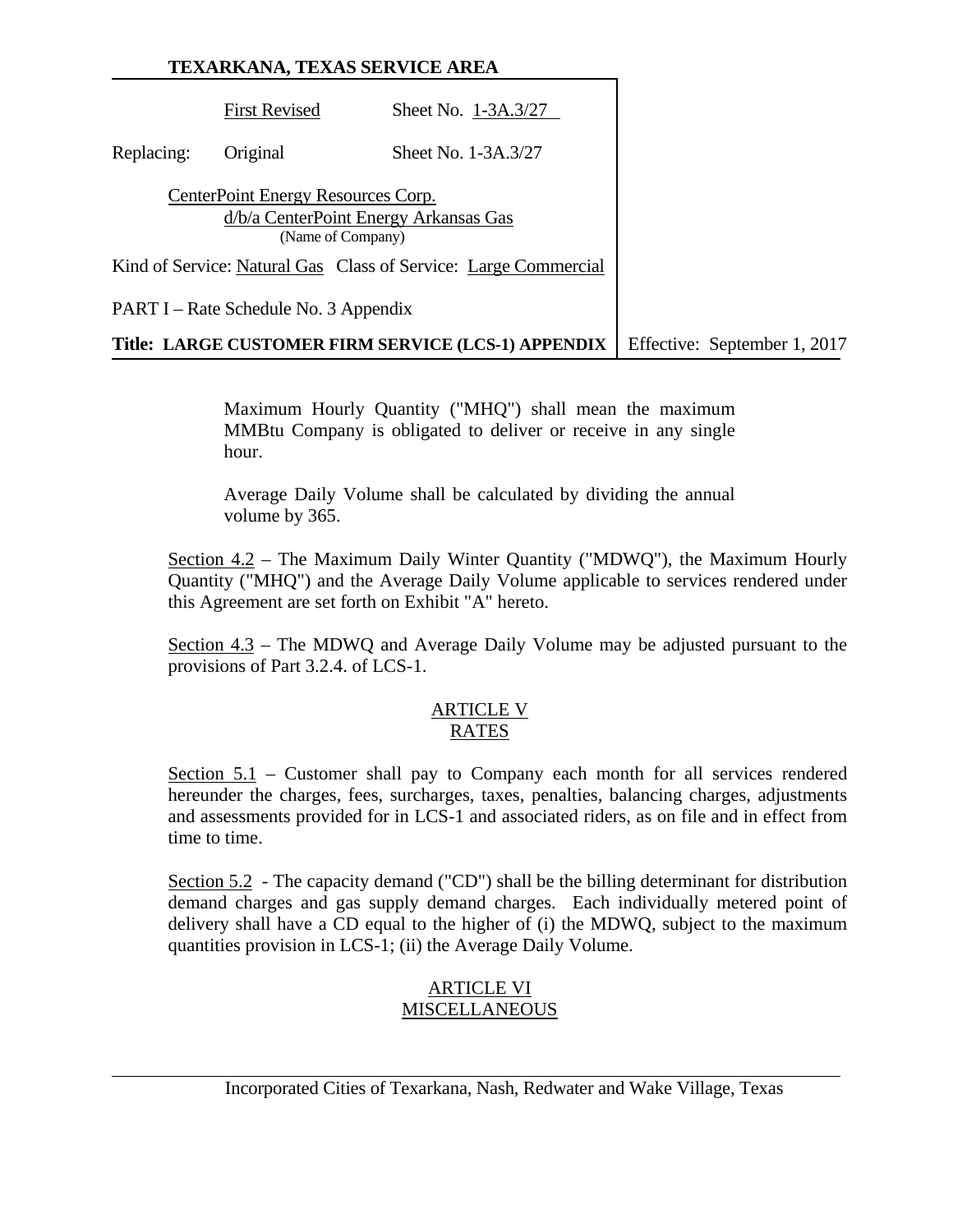|            | TEXARKANA, TEXAS SERVICE AREA                           |                                                                 |                              |  |  |
|------------|---------------------------------------------------------|-----------------------------------------------------------------|------------------------------|--|--|
|            | <b>First Revised</b>                                    | Sheet No. 1-3A.4/27                                             |                              |  |  |
| Replacing: | Original                                                | Sheet No. 1-3A.4/27                                             |                              |  |  |
|            | CenterPoint Energy Resources Corp.<br>(Name of Company) | d/b/a CenterPoint Energy Arkansas Gas                           |                              |  |  |
|            |                                                         | Kind of Service: Natural Gas Class of Service: Large Commercial |                              |  |  |
|            | PART I – Rate Schedule No. 3 Appendix                   |                                                                 |                              |  |  |
|            |                                                         | Title: LARGE CUSTOMER FIRM SERVICE (LCS-1) APPENDIX             | Effective: September 1, 2017 |  |  |

Section  $6.1$  – Customer represents that it qualifies for service under LCS-1.

Section 6.2 – Customer agrees to certify, document and update in writing annually prior to October 1 its human needs requirements and other requirements necessary for the preservation of life, health or physical property, and any material change to the level of said requirements.

Section 6.3 – Customer agrees that Company shall have the right at any time and from time to time to file and place into effect unilateral changes or modifications in the rates and charges, and other terms and conditions of service hereunder, in accordance with applicable law. Company agrees that Customer may protest or contest any such charges or modifications.

Section 6.4 – Service hereunder shall be in accordance with and subject to, and both parties agree to be bound by, all applicable terms and conditions set forth in LCS-1, as in effect from time to time, which terms and conditions are incorporated herein by reference.

Section 6.5 – Customer agrees that, to the extent not already satisfied, Customer shall pay Company for the installation of appropriate telemetering equipment to be installed and owned by Company under one of the following payment options as chosen by the customer:

( ) Option 1: Customer agrees to provide an analog phone line for each meter and pay for standard telemetry equipment and installation costs for each meter.

 Customer will be subject to meter reading fees for an inoperable phone line for each meter.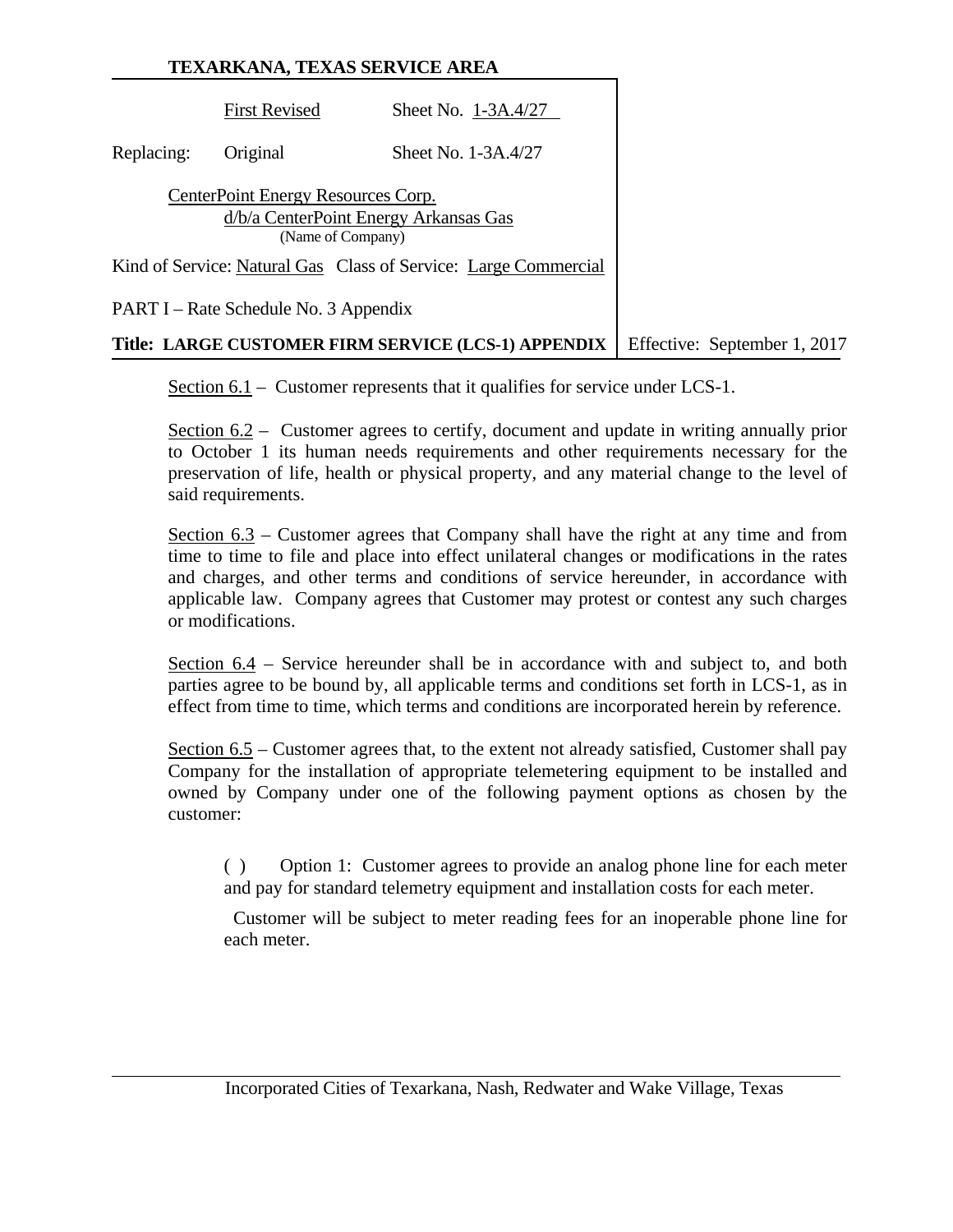|            |                                                         | TEXARKANA, TEXAS SERVICE AREA                                   |                              |
|------------|---------------------------------------------------------|-----------------------------------------------------------------|------------------------------|
|            | <b>First Revised</b>                                    | Sheet No. 1-3A.5/27                                             |                              |
| Replacing: | Original                                                | Sheet No.1-3A.5/27                                              |                              |
|            | CenterPoint Energy Resources Corp.<br>(Name of Company) | d/b/a CenterPoint Energy Arkansas Gas                           |                              |
|            |                                                         | Kind of Service: Natural Gas Class of Service: Large Commercial |                              |
|            | PART I – Rate Schedule No. 3 Appendix                   |                                                                 |                              |
|            |                                                         | Title: LARGE CUSTOMER FIRM SERVICE (LCS-1) APPENDIX             | Effective: September 1, 2017 |

( ) Option 2: Customer will provide an analog phone line for each meter but elects to pay a monthly fee for standard telemetry equipment and installation costs for each meter. The fee will be \$30 per month per meter for meters that do not require pressure instrumentation and \$84 per month per meters that do require pressure instrumentation. The customer will be subject to meter reading fees for an inoperable phone line for each meter.

( ) Option 3: Customer elects wireless service through CenterPoint Energy Arkansas Gas for each meter and agrees to pay for standard telemetry equipment and installation costs for each meter. The wireless service fee will be \$10 per month per meter, and Customer will not be subject to meter reading fees.

( ) Option 4: Customer elects wireless service through CenterPoint Energy Arkansas Gas for each meter and elects to pay a monthly fee for standard telemetry equipment and installation costs for each meter. The fee will be \$40 per month for meters that do not require pressure instrumentation and \$94 per month per meter for meters that do require pressure instrumentation. The customer will not be subject to meter reading fees.

Under any option chosen above, customer shall comply with all necessary and appropriate procedures, as required by Company, pertaining to the installation, reading, monitoring, testing, repair and maintenance of all telemetering and associated equipment.

IN WITNESS WHEREOF, the parties have executed this Agreement as of the date hereinabove first written.

COMPANY:

 CENTERPOINT ENERGY RESOURCES CORP. d/b/a CenterPoint Energy Arkansas Gas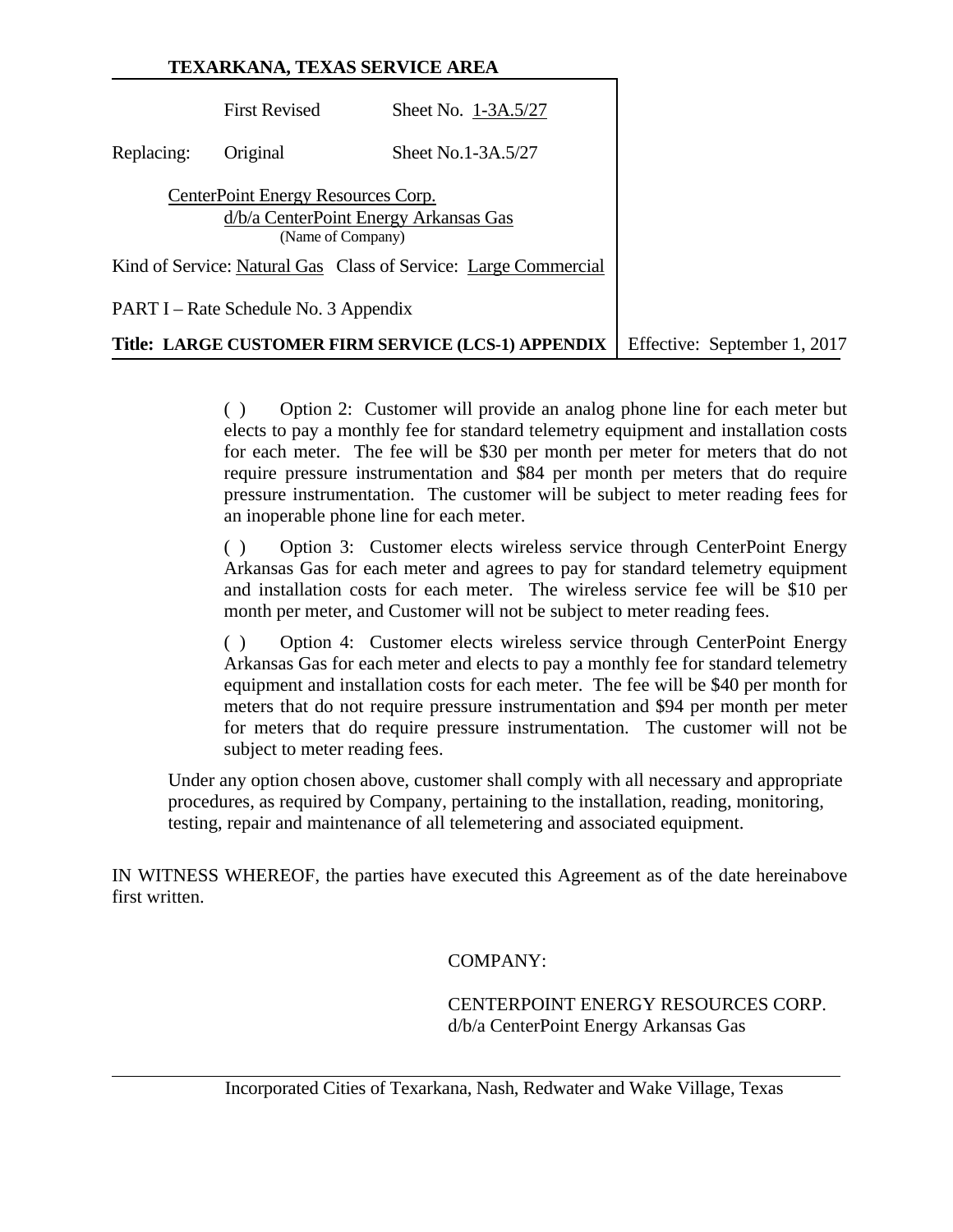|            |                                                         | TEXARKANA, TEXAS SERVICE AREA                                   |                              |
|------------|---------------------------------------------------------|-----------------------------------------------------------------|------------------------------|
|            | <b>First Revised</b>                                    | Sheet No. 1-3A.6/27                                             |                              |
| Replacing: | Original                                                | Sheet No.1-3A.6/27                                              |                              |
|            | CenterPoint Energy Resources Corp.<br>(Name of Company) | d/b/a CenterPoint Energy Arkansas Gas                           |                              |
|            |                                                         | Kind of Service: Natural Gas Class of Service: Large Commercial |                              |
|            | PART I – Rate Schedule No. 3 Appendix                   |                                                                 |                              |
|            |                                                         | Title: LARGE CUSTOMER FIRM SERVICE (LCS-1) APPENDIX             | Effective: September 1, 2017 |

 $By:$ [Name]

[Title]

CUSTOMER:

 $\frac{1}{2}$  , and the contract of the contract of the contract of the contract of the contract of the contract of the contract of the contract of the contract of the contract of the contract of the contract of the contract

By:\_\_\_\_\_\_\_\_\_\_\_\_\_\_\_\_\_\_\_\_\_\_\_

 [Name] [Title] [Address]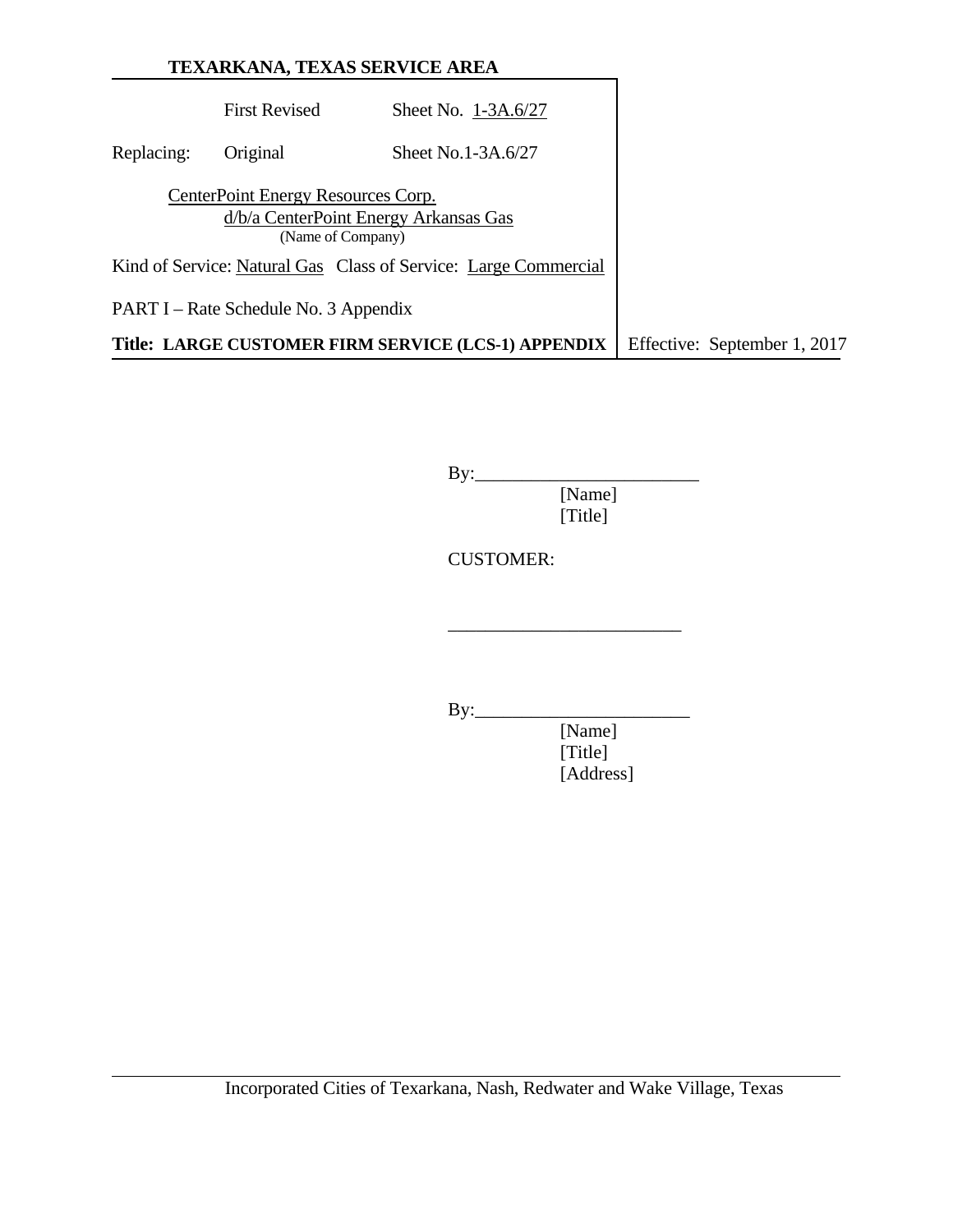First Revised Sheet No. 1-3A.7/27 Replacing: Original Sheet No.1-3A.7/27 CenterPoint Energy Resources Corp. d/b/a CenterPoint Energy Arkansas Gas (Name of Company) Kind of Service: Natural Gas Class of Service: Large Commercial PART I – Rate Schedule No. 3 Appendix **Title: LARGE CUSTOMER FIRM SERVICE (LCS-1) APPENDIX** Effective: September 1, 2017

## EXHIBIT A TO LARGE VOLUME COMMERCIAL CUSTOMER AGREEMENT (SYSTEM SUPPLY OPTION)

#### DELIVERY POINTS

Address:\_\_\_\_\_\_\_\_\_\_\_\_\_\_\_\_\_  $CA#$ 

Delivery Point(s)

For the account of Customer at Customer's Facility located at

\_\_\_\_\_\_\_\_\_\_\_\_\_\_\_\_\_\_\_\_\_\_\_\_\_,

\_\_\_\_\_\_\_\_\_\_\_\_\_\_\_\_\_, Texas \_\_\_\_\_\_\_\_\_\_\_

#### **QUANTITIES**

Maximum Daily Winter Quantity ("MDWQ") \_\_\_\_\_\_\_\_\_ MMBtu

Maximum Hourly Quantity ("MHQ") \_\_\_\_\_\_\_\_\_\_\_\_\_\_MMBtu

Average Daily Volume \_\_\_\_\_\_\_\_\_MMBtu

Incorporated Cities of Texarkana, Nash, Redwater and Wake Village, Texas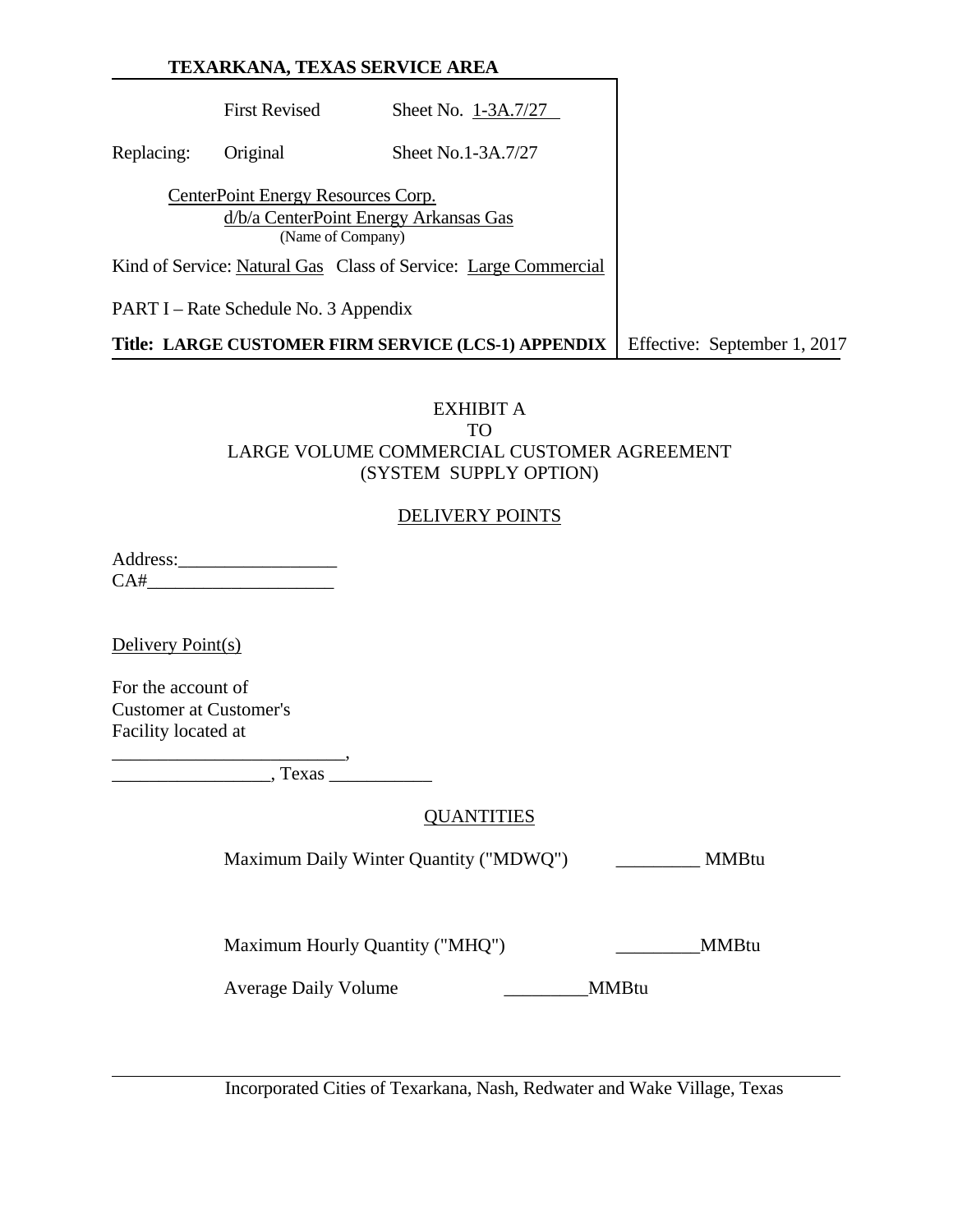First Revised Sheet No. 1-3A.8/27 Replacing: Original Sheet No.1-3A.8/27 CenterPoint Energy Resources Corp. d/b/a CenterPoint Energy Arkansas Gas (Name of Company) Kind of Service: Natural Gas Class of Service: Large Commercial PART I – Rate Schedule No. 3 Appendix **Title: LARGE CUSTOMER FIRM SERVICE (LCS-1) APPENDIX** Effective: September 1, 2017

#### **LARGE VOLUME COMMERCIAL CUSTOMER AGREEMENT (Transportation Supply Option)**

THIS AGREEMENT (the "Agreement") is made and entered into as of the \_\_\_\_\_ day of  $\_, 20 \_\_\_$ , by and between

 CenterPoint Energy Resources Corp. d/b/a CenterPoint Energy Arkansas Gas

hereinafter referred to as "Company," and

 $\overline{\phantom{a}}\phantom{a}$  ,  $\overline{\phantom{a}}\phantom{a}$  ,  $\overline{\phantom{a}}\phantom{a}$  ,  $\overline{\phantom{a}}\phantom{a}$  ,  $\overline{\phantom{a}}\phantom{a}$  ,  $\overline{\phantom{a}}\phantom{a}$  ,  $\overline{\phantom{a}}\phantom{a}$  ,  $\overline{\phantom{a}}\phantom{a}$  ,  $\overline{\phantom{a}}\phantom{a}$  ,  $\overline{\phantom{a}}\phantom{a}$  ,  $\overline{\phantom{a}}\phantom{a}$  , a corporation,

hereinafter referred to as "Customer,"

WITNESSETH THAT:

WHEREAS, Company is a local distribution company; and

WHEREAS, Customer owns or operates a facility and has requested natural gas service under Company's Rate Schedule No. 3, Large Commercial Firm Service (hereinafter referred to as "LCS-1" or qualified "SCS-1,SCS-2 or SCS-3");

NOW THEREFORE, Company agrees to provide the services to Customer as hereinafter set forth and Customer agrees to pay for such services and comply with the provisions hereof, on the following terms and conditions: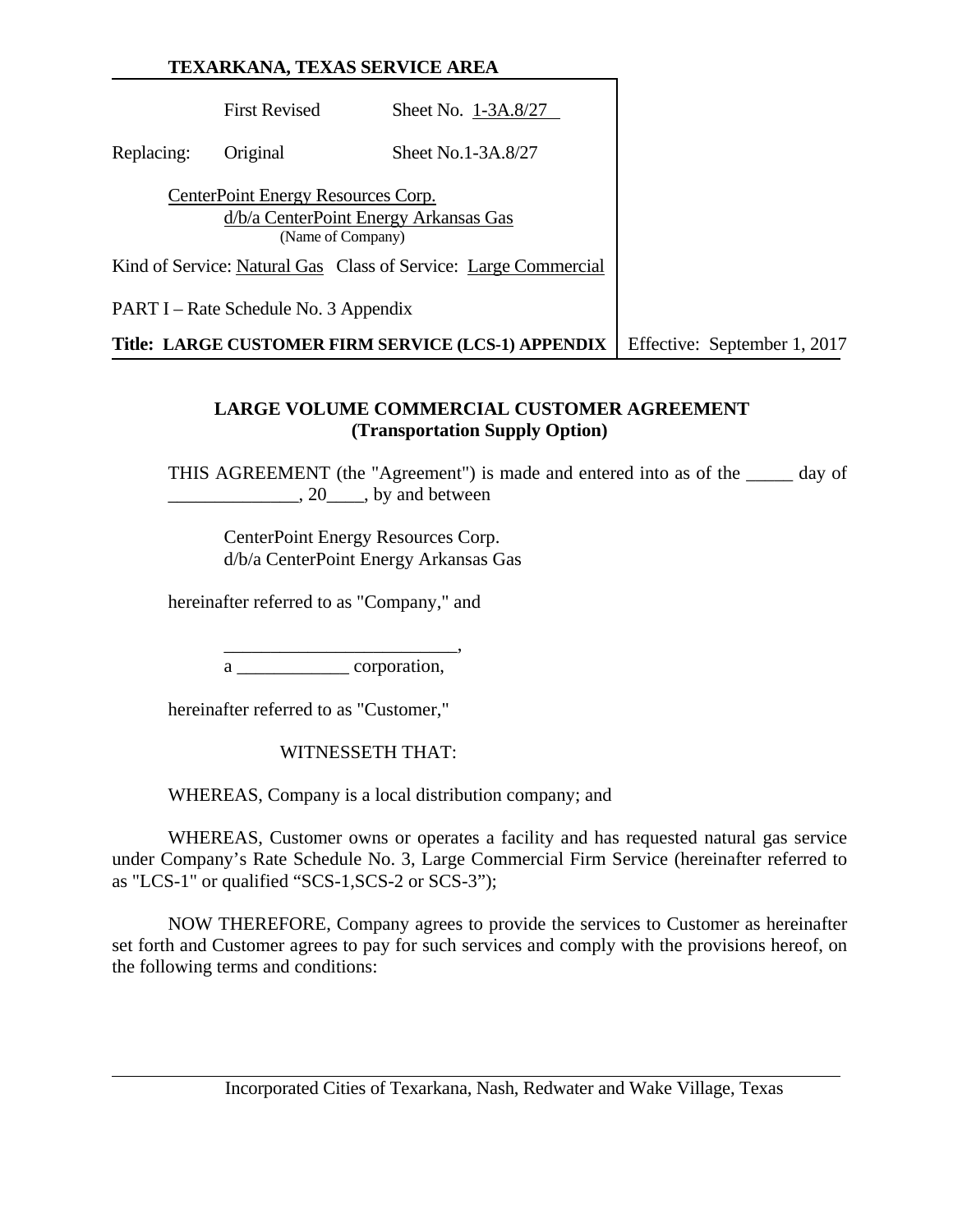| TEXARKANA, TEXAS SERVICE AREA |                                                         |                                                                 |                              |
|-------------------------------|---------------------------------------------------------|-----------------------------------------------------------------|------------------------------|
|                               | <b>First Revised</b>                                    | Sheet No. 1-3A.9/27                                             |                              |
| Replacing:                    | Original                                                | Sheet No1-3A.9/27                                               |                              |
|                               | CenterPoint Energy Resources Corp.<br>(Name of Company) | d/b/a CenterPoint Energy Arkansas Gas                           |                              |
|                               |                                                         | Kind of Service: Natural Gas Class of Service: Large Commercial |                              |
|                               | PART I – Rate Schedule No. 3 Appendix                   |                                                                 |                              |
|                               |                                                         | Title: LARGE CUSTOMER FIRM SERVICE (LCS-1) APPENDIX             | Effective: September 1, 2017 |

### ARTICLE I SUPPLY OPTION

Section 1.1 – Customer has selected the Transportation Supply Option ("TSO") under LCS-1 pursuant to which Customer will be delivered natural gas supply received for Customer's account at points of receipt on Company's distribution facilities for the term of this Agreement. If Customer later desires to convert to the Sales Supply Option ("SSO"), pursuant to which Customer will be delivered natural gas supply designated as general system supply of Company, Customer will be required to contract for such service between the months of February through April preceding the expiration of the primary or any succeeding term of this Agreement. Subject to this requirement, Customer will be allowed to convert to the SSO provided that the Company is able to secure firm upstream capacity and other upstream pipeline services sufficient to meet Customer's needs. Any such conversion will be effective upon the expiration of the term of this Agreement, unless the Company and the Customer agree otherwise.

Section 1.2 – If volume usage of meters at business facilities under Customer's common ownership and subject to other commercial rate schedules are aggregated for the sole purpose of qualifying for the TSO under LCS-1, then each individual account shall be treated as a separate account and shall be subject to the same rates and charges under the originating commercial rate schedule(s), in addition to any additional specific rates, charges or adjustment riders peculiar to the TSO under this rate schedule, such as, but not limited to, administrative fees.

#### ARTICLE II TERM

Section 2.1 – This Agreement shall remain in force for a primary term beginning and ending \_\_\_\_\_\_\_\_\_\_\_\_\_\_\_, and from year to year thereafter unless terminated by either party by a minimum of sixty (60) days' written notice prior to the end of the primary or any succeeding term.

Incorporated Cities of Texarkana, Nash, Redwater and Wake Village, Texas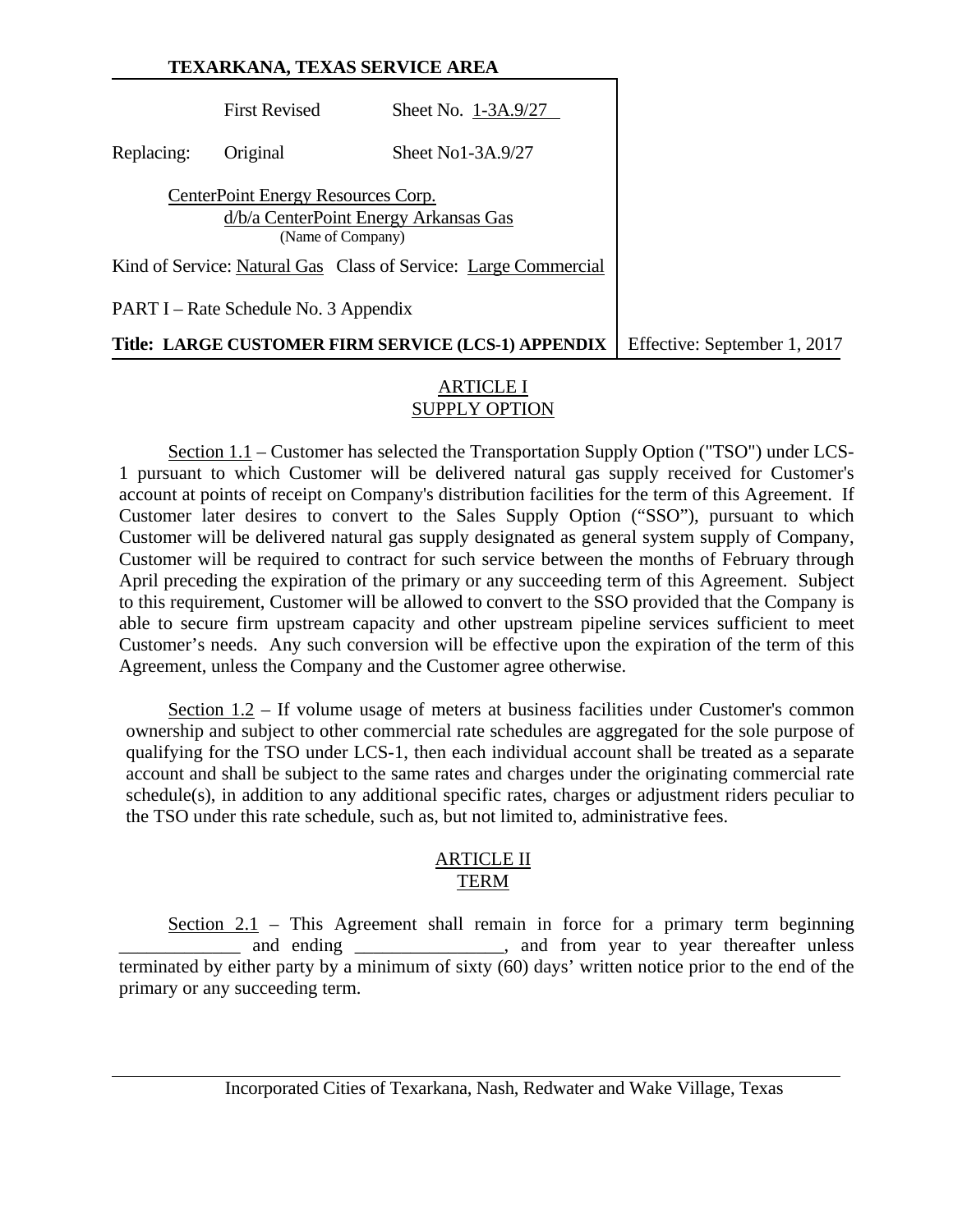First Revised Sheet No. 1-3A.10/27 Replacing: Original Sheet No. 1-3A.10/27 CenterPoint Energy Resources Corp. d/b/a CenterPoint Energy Arkansas Gas (Name of Company) Kind of Service: Natural Gas Class of Service: Large Commercial PART I – Rate Schedule No. 3 Appendix **Title: LARGE CUSTOMER FIRM SERVICE (LCS-1) APPENDIX** Effective: September 1, 2017

#### ARTICLE III POINTS OF RECEIPT AND DELIVERY

Section 3.1 – Company shall receive gas from Customer at the Point(s) of Receipt designated on Exhibit "A" hereto and Company shall deliver gas to Customer at the outlet of Company's facilities at the Point(s) of Delivery designated on Exhibit "A" hereto.

#### ARTICLE IV **OUANTITIES**

Section 4.1 - As used herein, the following terms shall have the following meanings:

Maximum Daily Winter Quantity ("MDWQ") shall mean the total maximum MMBtu which Company shall be obligated to receive or deliver on a firm basis on any given day on behalf of Customer during the period November through March of each year.

Maximum Hourly Quantity ("MHQ") shall mean the maximum MMBtu Company is obligated to receive or deliver in any single hour.

Average Daily Volume shall be calculated by dividing the annual volume by 365.

Section 4.2 – The Maximum Daily Winter Quantity ("MDWQ"), the Maximum Hourly Quantity ("MHQ") and the Average Daily Volume applicable to services rendered under this Agreement are set forth on Exhibit "A" hereto.

Section 4.3 – The MDWQ and Average Daily Volume may be adjusted pursuant to the provisions of Part 3.2.4. of LCS-1.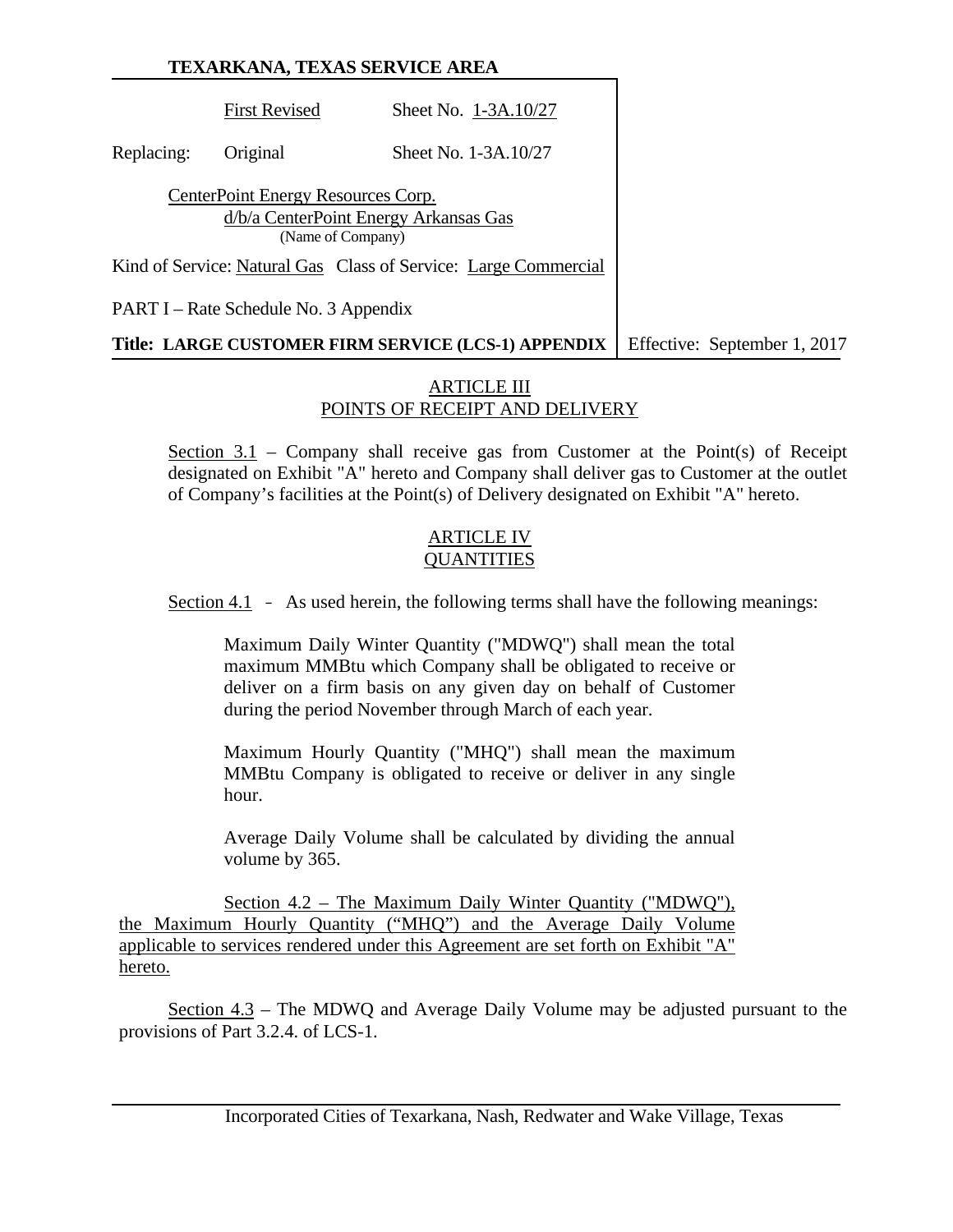# **TEXARKANA, TEXAS SERVICE AREA** First Revised Sheet No. 1-3A.11/27 Replacing: Original Sheet No. 1-3A.11/27 CenterPoint Energy Resources Corp. d/b/a CenterPoint Energy Arkansas Gas (Name of Company) Kind of Service: Natural Gas Class of Service: Large Commercial PART I – Rate Schedule No. 3 Appendix **Title: LARGE CUSTOMER FIRM SERVICE (LCS-1) APPENDIX** Effective: September 1, 2017

Section 4.4 – Company shall not be obligated under any circumstances: (i) to deliver more gas to Customer during any given day or month than it shall have received for the account of Customer during said period; or (ii) to receive or deliver during any given Day a total quantity of gas in excess of the MDWQ or Average Daily Volume as applicable.

#### ARTICLE V RATES

Section 5.1 – Customer shall pay to Company each month for all services rendered hereunder the charges, fees, surcharges, taxes, penalties, balancing charges, adjustments and assessments provided for in LCS-1 and associated riders, or SCS-1, SCS-2 or SCS-3 and associated riders if subject to the aggregation provision in Part 3.1.2., as on file and in effect from time to time.

Section 5.2 – The capacity demand ("CD") shall be the billing determinant for distribution demand charges and gas supply demand charges. Each individually metered point of delivery shall have a CD equal to the higher of (i) the MDWQ, subject to the maximum quantities provision in LCS-1; (ii) the Average Daily Volume.

## ARTICLE VI **MISCELLANEOUS**

Section 6.1 – Customer represents that it qualifies for service under LCS-1 or qualified SCS-1, SCS-2 or SCS-3.

Section 6.2 – Customer agrees to certify and document in writing its human needs requirements and other requirements necessary for the preservation of life, health or physical property, and any material change to the level of said requirements prior to the start of service. The Customer shall update the Company in writing when its human needs requirements change. If Customer has human needs requirements, then Customer provides the following certifications and authorizations by choosing Scenario A or B below: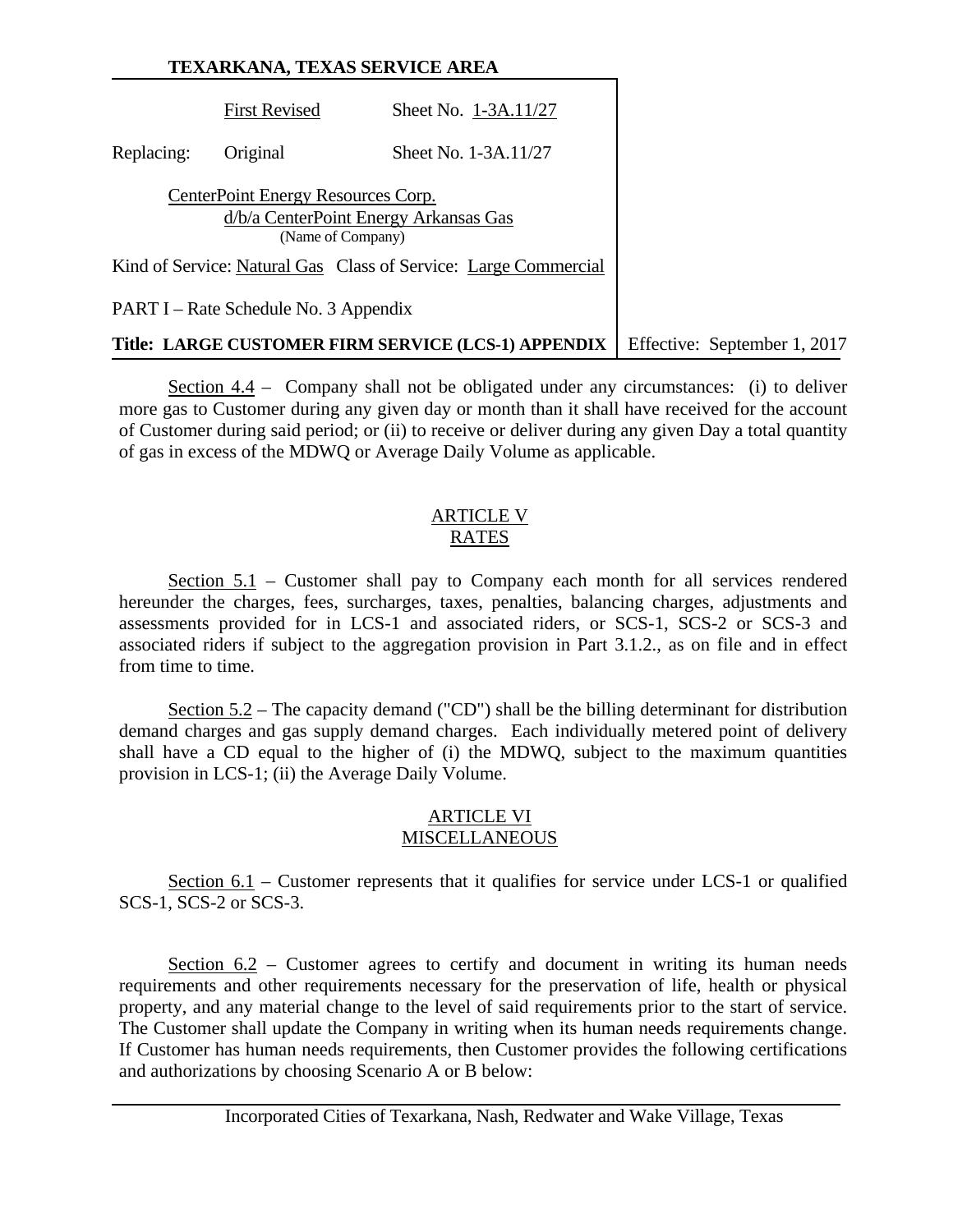|            | <b>First Revised</b>                                                                             | Sheet No. 1-3A.12/27                                            |               |
|------------|--------------------------------------------------------------------------------------------------|-----------------------------------------------------------------|---------------|
| Replacing: | Original                                                                                         | Sheet No. 1-3A.12/27                                            |               |
|            | CenterPoint Energy Resources Corp.<br>d/b/a CenterPoint Energy Arkansas Gas<br>(Name of Company) |                                                                 |               |
|            |                                                                                                  | Kind of Service: Natural Gas Class of Service: Large Commercial |               |
|            | PART I – Rate Schedule No. 3 Appendix                                                            |                                                                 |               |
|            | T:41 I ADCE CHETOMED FIDM EEDVICE                                                                | $(T \cap C$ 1)                                                  | $Eff$ ootivo: |

#### **Title: LARGE CUSTOMER FIRM SERVICE (LCS-1) APPENDIX** Effective: September 1, 2017

- ( ) Scenario A.
	- Customer certifies that the \_\_\_\_\_\_\_\_\_\_\_\_\_\_\_\_\_\_\_\_\_\_\_\_\_\_\_\_ facility located at  $\blacksquare$  has human needs usage requirements of \_\_\_\_\_\_\_ MMBtu per day and that Customer has purchased and will continue to maintain the corresponding level of firm upstream pipeline capacity and upstream gas supply for the entire time period of November  $1<sup>st</sup>$ through March 31<sup>st</sup> each year.
	- Customer authorizes the Company to obtain the firm pipeline capacity information directly from the applicable upstream pipeline to ensure both the requisite level of capacity and that it is firm primary delivery point capacity at the appropriate location required to serve the facility.
	- Customer furthermore certifies that it will maintain such firm primary delivery point capacity for each day of the November  $1<sup>st</sup>$  through March  $31<sup>st</sup>$  time period. If these certified arrangements should not be accurate, however, or if Customer's upstream pipeline capacity or upstream gas supply become insufficient for any reason, Customer is authorized by the Board of Directors or equivalent governing body to fully release CenterPoint Energy Arkansas Gas and CenterPoint Energy Resources Corp. from any and all claims, lawsuits, damages, costs, expenses, causes of action, and any and all liability associated with the interruption, curtailment, failure or suspension of natural gas service for any period of time. Customer further indemnifies CenterPoint Energy Arkansas Gas and CenterPoint Energy Resources Corp. from any and all claims, causes of action, lawsuits, damages, costs, expenses, and similar liability that might be asserted by third parties as a result of the interruption, curtailment, failure or suspension of natural gas service for any period of time.
	- In the event of any change in circumstances pertaining to Customer's upstream pipeline and upstream gas supply arrangements, Customer agrees to immediately notify the appropriate person at the Company by sending a certified letter to the Company's Gas Flow Information Center at the following address: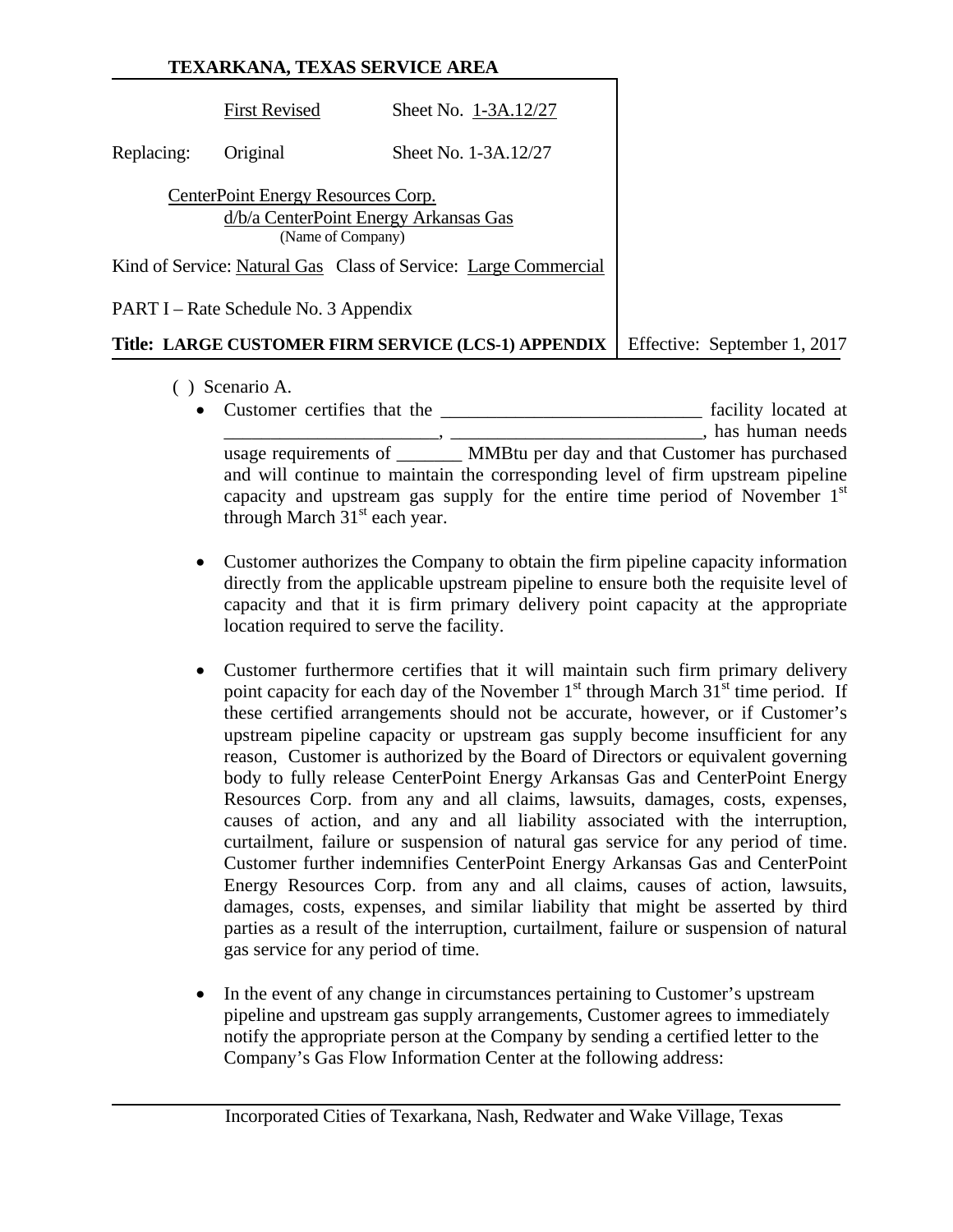|            |                                                         | TEXARKANA, TEXAS SERVICE AREA                                   |                              |
|------------|---------------------------------------------------------|-----------------------------------------------------------------|------------------------------|
|            | <b>First Revised</b>                                    | Sheet No. 1-3A.13/27                                            |                              |
| Replacing: | Original                                                | Sheet No. 1-3A.13/27                                            |                              |
|            | CenterPoint Energy Resources Corp.<br>(Name of Company) | d/b/a CenterPoint Energy Arkansas Gas                           |                              |
|            |                                                         | Kind of Service: Natural Gas Class of Service: Large Commercial |                              |
|            | PART I – Rate Schedule No. 3 Appendix                   |                                                                 |                              |
|            |                                                         | Title: LARGE CUSTOMER FIRM SERVICE (LCS-1) APPENDIX             | Effective: September 1, 2017 |

CenterPoint Energy Resources Corp. d/b/a CenterPoint Energy Arkansas Gas Gas Flow Information Center 525 Milam Street, Room 207 Shreveport, Louisiana 71101 Telephone No.: 1-800-254-4342 Facsimile No.: 1-318-429-3986

## ( ) Scenario B.

| • Customer certifies that the |      |  |       | facility              |
|-------------------------------|------|--|-------|-----------------------|
| located at                    |      |  |       | has                   |
| on                            | hand |  | fully | functioning           |
|                               |      |  |       | hack-un energy system |

\_\_\_\_\_\_\_\_\_\_\_\_\_\_\_\_\_\_\_\_\_\_\_\_\_\_\_\_\_\_\_\_\_\_\_\_\_\_\_\_\_\_\_\_\_ back-up energy system (Describe type of back-up system) that can replace natural gas as the energy source for all of the facility's human needs usage requirements. This back-up system is also capable of being a continuing and sustaining source of energy for all of the facility's human needs usage requirements. Accordingly, on behalf of the Board of Directors or equivalent governing body, Customer hereby certifies it does require firm pipeline capacity and natural gas supplies to meet its facility's human needs usage requirements.

- Customer recognize that if all or any portion of its natural gas supply fails to reach the appropriate CenterPoint Energy Arkansas Gas delivery point, its natural gas service may be interrupted or curtailed.
- Customer acknowledges that the Company's sole responsibility to it is to redeliver to Customer's facilities such gas supplies as Customer or its agents physically deliver to the Company's city gate, subject to the curtailment priority schedule (Standard Service Rules and Regulations, Order of Curtailment),which will not categorize our facility as a human needs customer. In acknowledgement of these facts, should all or any portion of Customer's natural gas supplies fail to reach the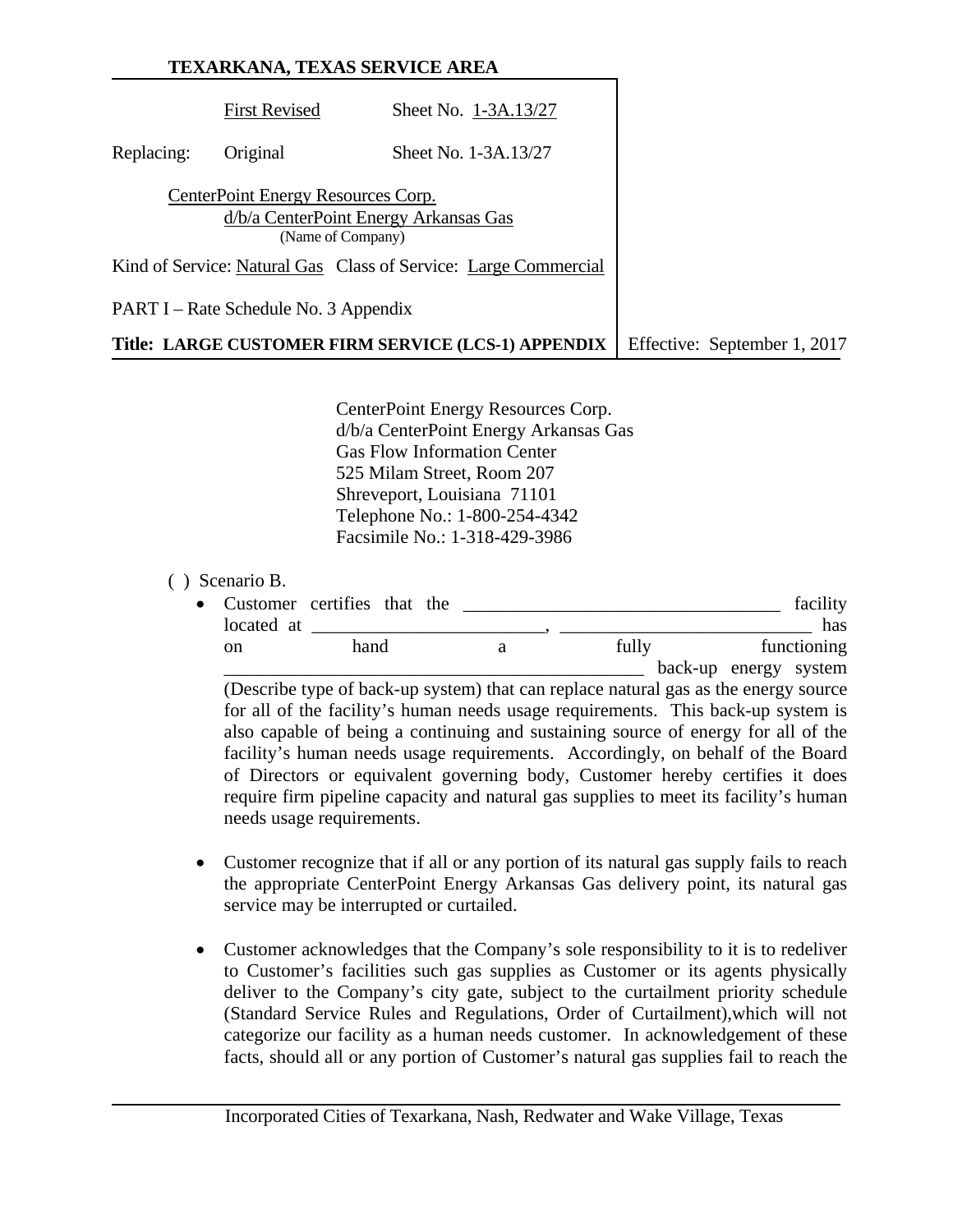|                                                                 | <b>First Revised</b>                                                                             | Sheet No. 1-3A.14/27 |  |  |
|-----------------------------------------------------------------|--------------------------------------------------------------------------------------------------|----------------------|--|--|
| Replacing:                                                      | Original                                                                                         | Sheet No. 1-3A.14/27 |  |  |
|                                                                 | CenterPoint Energy Resources Corp.<br>d/b/a CenterPoint Energy Arkansas Gas<br>(Name of Company) |                      |  |  |
| Kind of Service: Natural Gas Class of Service: Large Commercial |                                                                                                  |                      |  |  |
| PART I – Rate Schedule No. 3 Appendix                           |                                                                                                  |                      |  |  |

# **Title: LARGE CUSTOMER FIRM SERVICE (LCS-1) APPENDIX** Feffective: September 1, 2017

appropriate Company city-gate delivery point, Customer is authorized by the Board of Directors or equivalent governing body to fully release CenterPoint Energy Arkansas Gas and CenterPoint Energy Resources Corp. from any and all claims, lawsuits, damages, costs, expenses, causes of action, and any and all liability associated with the interruption, curtailment, failure or suspension of natural gas service for any period of time. Customer further indemnify CenterPoint Energy Arkansas Gas and CenterPoint Energy Resources Corp. from any and all claims, causes of action, lawsuits, damages, costs, expenses, and similar liability that might be asserted by third parties as a result of the interruption, curtailment, failure or suspension of natural gas service for any period of time.

• In the event of any change in circumstances pertaining to our facility's energy backup system, Customer agrees to immediately notify the appropriate person at the Company by sending a certified letter to the Company's Gas Flow Information Center at the following address:

> CenterPoint Energy Resources Corp. d/b/a CenterPoint Energy Arkansas Gas Gas Flow Information Center 525 Milam Street, Room 207 Shreveport, Louisiana 71101 Telephone No.: 1-800-254-4342 Facsimile No.: 1-318-429-3986

Section 6.3 - Customer agrees that Company shall have the right at any time and from time to time to file and place into effect unilateral changes or modifications in the rates and charges, and other terms and conditions of service hereunder, in accordance with applicable law. Company agrees that Customer may protest or contest any such charges or modifications.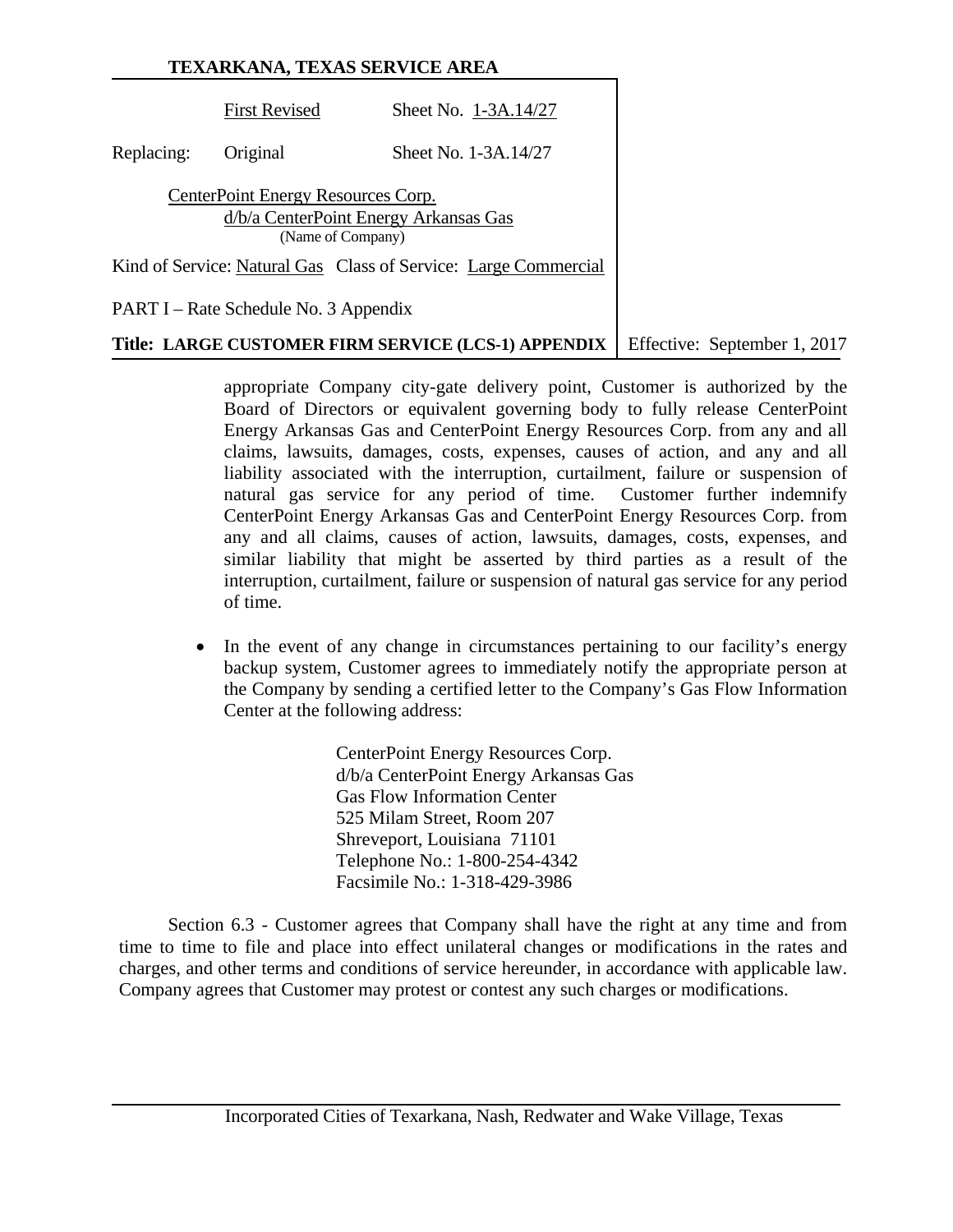# **TEXARKANA, TEXAS SERVICE AREA** First Revised Sheet No. 1-3A.15/27 Replacing: Original Sheet No. 1-3A.15/27 CenterPoint Energy Resources Corp. d/b/a CenterPoint Energy Arkansas Gas (Name of Company) Kind of Service: Natural Gas Class of Service: Large Commercial PART I – Rate Schedule No. 3 Appendix **Title: LARGE CUSTOMER FIRM SERVICE (LCS-1) APPENDIX** Effective: September 1, 2017

Section 6.4 - Service hereunder shall be in accordance with and subject to, and both parties agree to be bound by, all applicable terms and conditions set forth in LCS-1, as in effect from time to time, which terms and conditions are incorporated herein by reference.

Section 6.5 - Customer agrees that, to the extent not already satisfied, Customer shall pay Company for the installation of appropriate telemetering equipment to be installed and owned by Company under one of the following payment options as chosen by the customer:

> ( ) Option 1: Customer agrees to provide an analog phone line for each meter and pay for standard telemetry equipment and installation costs for each meter. Customer will be subject to meter reading fees for an inoperable phone line for each meter.

> ( ) Option 2: Customer will provide an analog phone line for each meter but elects to pay a monthly fee for standard telemetry equipment and installation costs for each meter. The fee will be \$30 per month per meter for meters that do not require pressure instrumentation and \$84 per month per meters that do require pressure instrumentation. The customer will be subject to meter reading fees for an inoperable phone line for each meter.

> ( ) Option 3: Customer elects wireless service through CenterPoint Energy Arkansas Gas for each meter and agrees to pay for standard telemetry equipment and installation costs for each meter. The wireless service fee will be \$10 per month per meter, and Customer will not be subject to meter reading fees.

> ( ) Option 4: Customer elects wireless service through CenterPoint Energy Arkansas Gas for each meter and elects to pay a monthly fee for standard telemetry equipment and installation costs for each meter. The fee will be \$40 per month for meters that do not require pressure instrumentation and \$94 per month per meter for meters that do require pressure instrumentation. The customer will not be subject to meter reading fees.

Under any option chosen above, Customer shall comply with all necessary and appropriate procedures, as required by Company, pertaining to the installation, reading, monitoring, testing, repair and maintenance of all telemetering and associated equipment.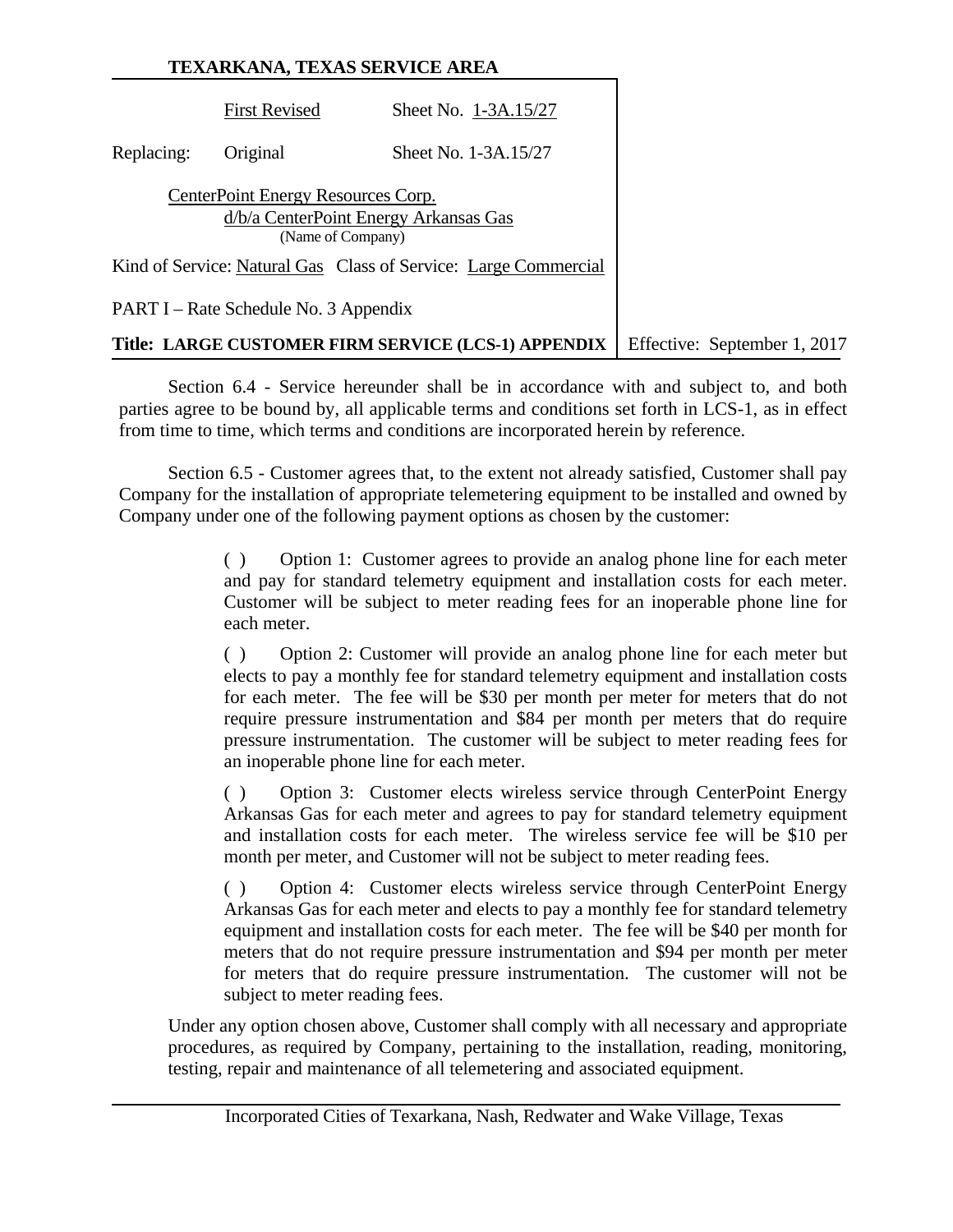|            |                                                         | TEXARKANA, TEXAS SERVICE AREA                                   |                              |
|------------|---------------------------------------------------------|-----------------------------------------------------------------|------------------------------|
|            | <b>First Revised</b>                                    | Sheet No. 1-3A.16/27                                            |                              |
| Replacing: | Original                                                | Sheet No. 1-3A.16/27                                            |                              |
|            | CenterPoint Energy Resources Corp.<br>(Name of Company) | d/b/a CenterPoint Energy Arkansas Gas                           |                              |
|            |                                                         | Kind of Service: Natural Gas Class of Service: Large Commercial |                              |
|            | PART I – Rate Schedule No. 3 Appendix                   |                                                                 |                              |
|            |                                                         | Title: LARGE CUSTOMER FIRM SERVICE (LCS-1) APPENDIX             | Effective: September 1, 2017 |

Section 6.7 – This agreement shall be governed by and construed in accordance with the laws of the State of Texas. Any proceeding related to any cause of action of any nature arising in this contract may be brought only before the appropriate forum in Texas.

IN WITNESS WHEREOF, the parties have executed this Agreement as of the date hereinabove first written.

COMPANY:

 CENTERPOINT ENERGY RESOURCES CORP. d/b/a CenterPoint Energy Arkansas Gas

 $By:$ 

 $\overline{\phantom{a}}$  , and the contract of the contract of the contract of the contract of the contract of the contract of the contract of the contract of the contract of the contract of the contract of the contract of the contrac

 [Name] [Title] CUSTOMER:

By:\_\_\_\_\_\_\_\_\_\_\_\_\_\_\_\_\_\_\_\_\_\_\_

[Name]<br>[Title] [Title] [Address]

# EXHIBIT A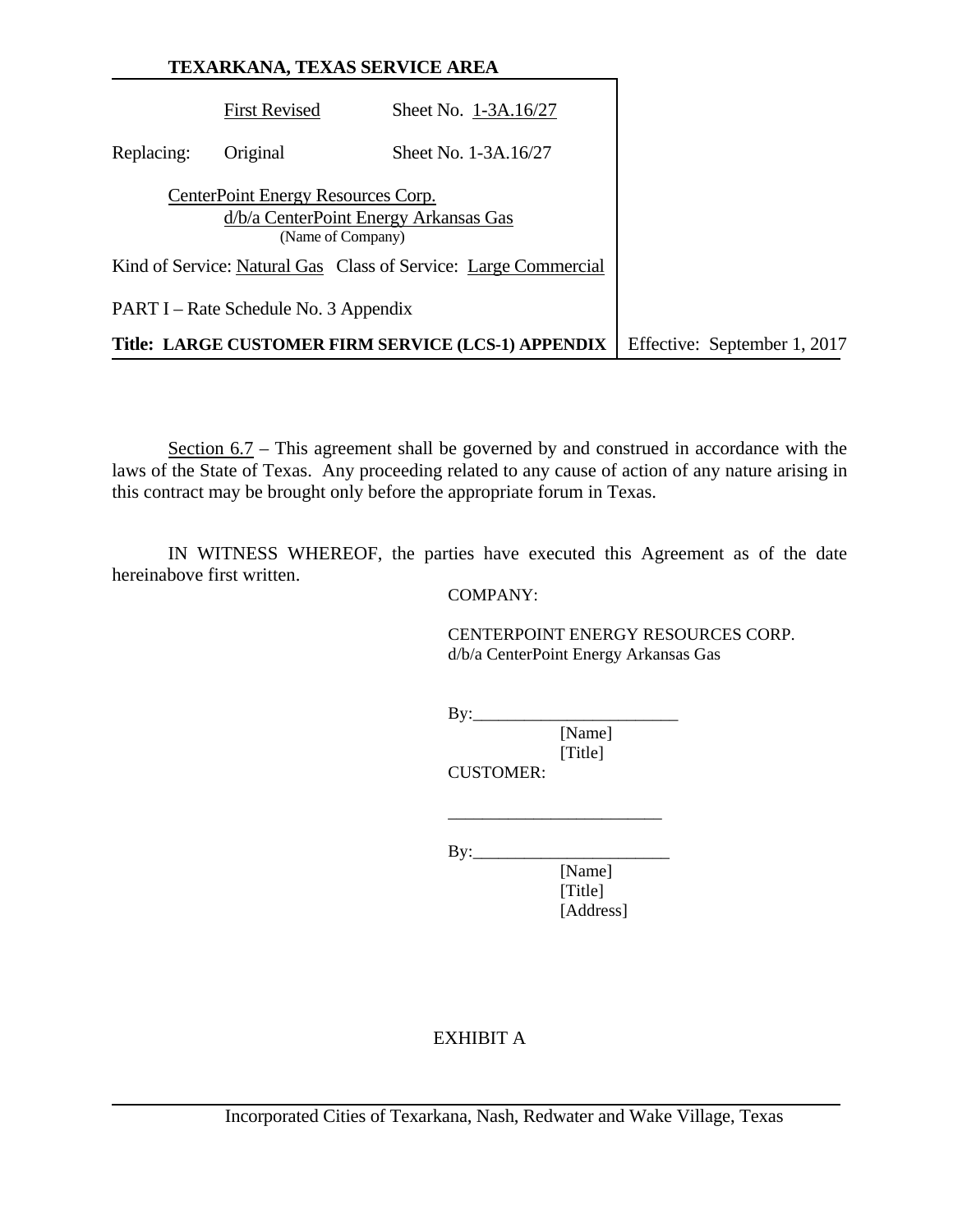# **TEXARKANA, TEXAS SERVICE AREA** First Revised Sheet No. 1-3A.17/27 Replacing: Original Sheet No. 1-3A.17/27 CenterPoint Energy Resources Corp. d/b/a CenterPoint Energy Arkansas Gas (Name of Company) Kind of Service: Natural Gas Class of Service: Large Commercial PART I – Rate Schedule No. 3 Appendix **Title: LARGE CUSTOMER FIRM SERVICE (LCS-1) APPENDIX** Effective: September 1, 2017

TO LARGE VOLUME COMMERCIAL CUSTOMER AGREEMENT (TRANSPORTATION SUPPLY OPTION)

## RECEIPT AND DELIVERY POINTS

Address: CA#\_\_\_\_\_\_\_\_\_\_\_\_\_\_\_\_\_\_\_\_

Receipt Points

The gas will be received for Customer's account at the point(s) where the

\_\_\_\_\_\_\_\_\_\_\_\_\_\_\_\_\_\_\_\_\_\_\_\_\_\_\_\_\_\_\_\_\_\_\_\_\_ (Upstream Pipeline) is interconnected with the distribution facilities of CenterPoint Energy Resources Corp., d/b/a CenterPoint Energy Arkansas Gas at or near Texas.

Delivery Point(s) For the account of Customer at Customer's Facility located at

\_\_\_\_\_\_\_\_\_\_\_\_\_\_\_\_\_\_\_\_\_\_\_\_\_,

\_\_\_\_\_\_\_\_\_\_\_\_\_\_\_\_\_, Texas\_\_\_\_\_\_\_\_\_\_\_

**OUANTITIES** Maximum Daily Winter Quantity ("MDWQ") \_\_\_\_\_\_\_\_\_ MMBtu

Maximum Hourly Quantity ("MHQ") \_\_\_\_\_\_\_\_\_\_ MMBtu

Average Daily Volume \_\_\_\_\_\_\_\_\_\_\_\_\_\_\_\_\_\_\_\_\_\_\_\_ MMBtu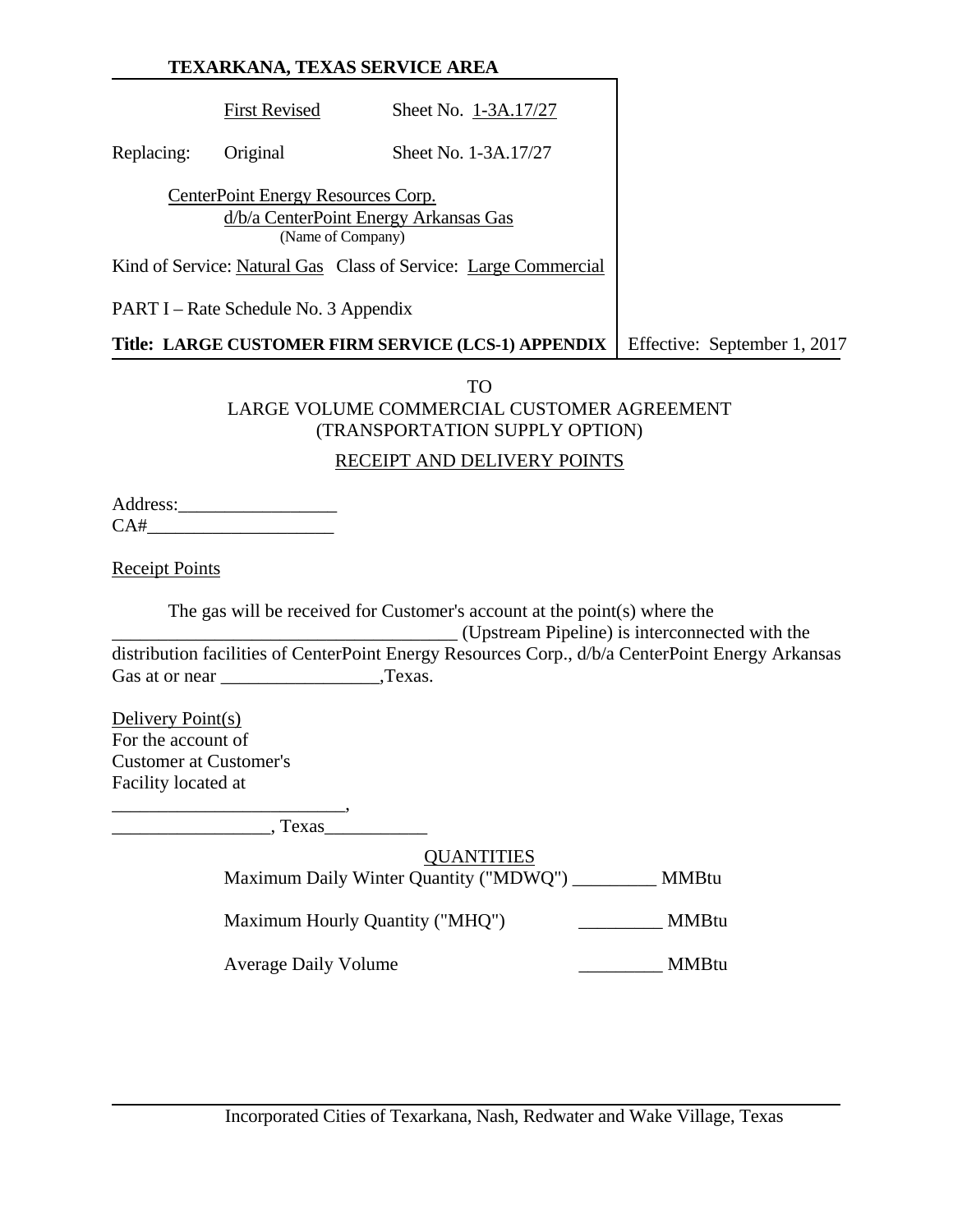First Revised Sheet No. 1-3A.18/27 Replacing: Original Sheet No. 1-3A.18/27 CenterPoint Energy Resources Corp. d/b/a CenterPoint Energy Arkansas Gas (Name of Company) Kind of Service: Natural Gas Class of Service: Large Commercial PART I – Rate Schedule No. 3 Appendix

#### **Title: LARGE CUSTOMER FIRM SERVICE (LCS-1) APPENDIX** Effective: September 1, 2017

#### **PREDETERMINED ALLOCATION AGREEMENT**

THIS AGREEMENT is made and entered into by CenterPoint Energy Resources Corp., d/b/a CenterPoint Energy Arkansas Gas ("Company") and \_\_\_\_\_\_\_\_\_\_\_\_\_\_\_\_\_\_\_\_\_\_\_\_\_\_\_ ("Customer") effective \_\_\_\_\_\_\_\_\_\_\_\_\_\_\_\_\_\_\_\_\_\_\_\_\_.

WHEREAS, Company and Customer are parties to Large Commercial Service Agreements (the "Agreements") entered pursuant to Company's Rate Schedule No. 3, Large Commercial Firm Service (hereinafter referred to as "LCS-1"); and

WHEREAS, the Agreements select more than one of the two supply options offered under Part 3.1.3. of LCS-1; and

WHEREAS, the parties wish to enter this Predetermined Allocation Agreement.

NOW, THEREFORE, pursuant to Part 3.22. of LCS-1, Company and Customer hereby agree as follows:

1. In the event gas received by Company at any single delivery point involves supply under more than one of the two supply options offered under LCS-1, then such deliveries shall be allocated to each service option in the following manner:

[Describe allocation method]

2. [other provisions]

3. This Agreement shall be effective for at least one Service Month, and shall remain in effect until superceded by a new Predetermined Allocation Agreement.

4. This Predetermined Allocation Agreement is subject to all applicable terms and conditions set forth in LCS-1, as in effect from time to time, which provisions are incorporated herein by reference.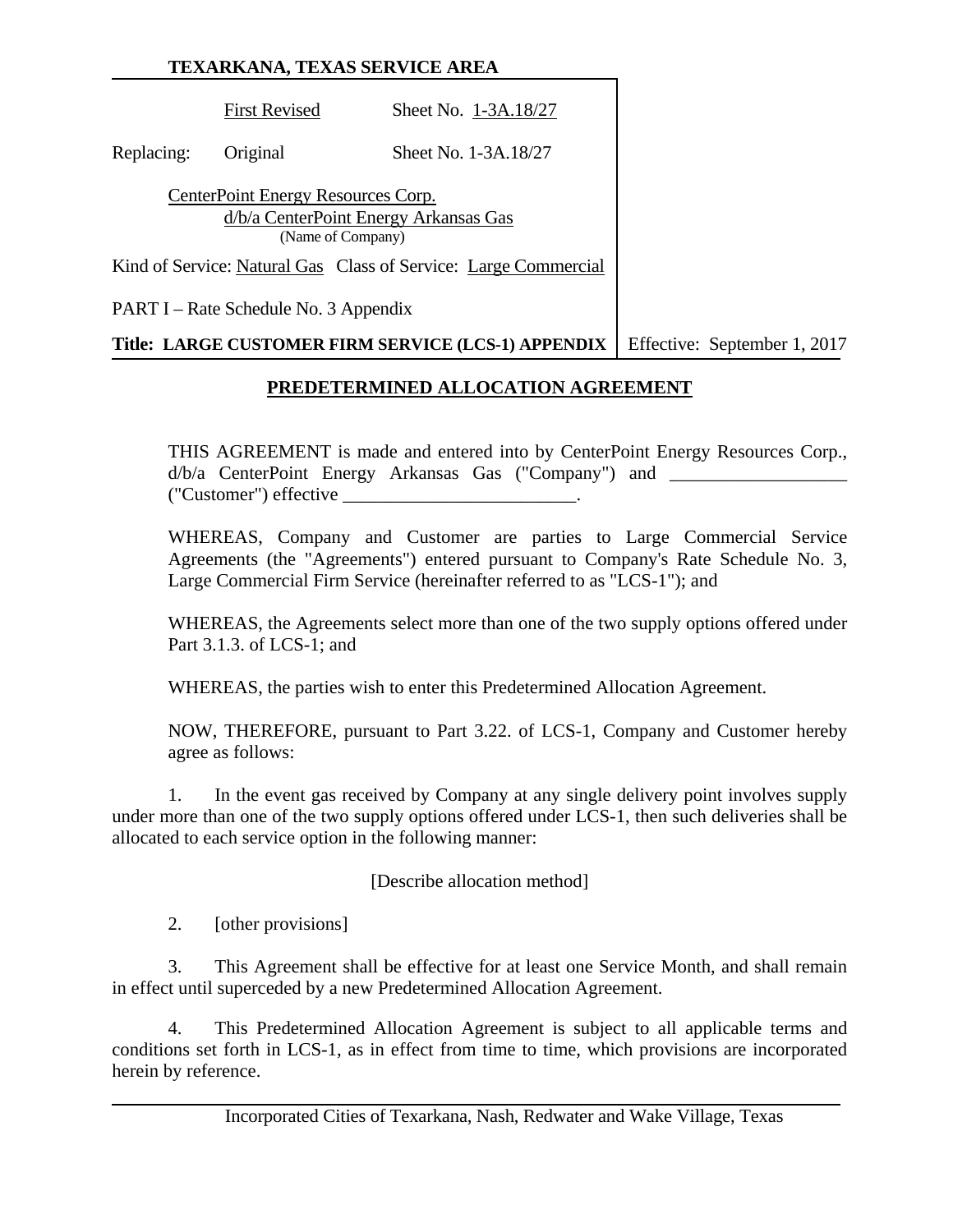|            |                                                         | TEXARKANA, TEXAS SERVICE AREA                                   |                              |
|------------|---------------------------------------------------------|-----------------------------------------------------------------|------------------------------|
|            | <b>First Revised</b>                                    | Sheet No. 1-3A.19/27                                            |                              |
| Replacing: | Original                                                | Sheet No. 1-3A.19/27                                            |                              |
|            | CenterPoint Energy Resources Corp.<br>(Name of Company) | d/b/a CenterPoint Energy Arkansas Gas                           |                              |
|            |                                                         | Kind of Service: Natural Gas Class of Service: Large Commercial |                              |
|            | PART I – Rate Schedule No. 3 Appendix                   |                                                                 |                              |
|            |                                                         | Title: LARGE CUSTOMER FIRM SERVICE (LCS-1) APPENDIX             | Effective: September 1, 2017 |

Company:

 CENTERPOINT ENERGY RESOURCES CORP. d/b/a CenterPoint Energy Arkansas Gas

 By:\_\_\_\_\_\_\_\_\_\_\_\_\_\_\_\_\_\_\_\_\_\_\_\_\_\_\_\_\_ **Title** 

Customer:

 $\frac{1}{\sqrt{2}}$  ,  $\frac{1}{\sqrt{2}}$  ,  $\frac{1}{\sqrt{2}}$  ,  $\frac{1}{\sqrt{2}}$  ,  $\frac{1}{\sqrt{2}}$  ,  $\frac{1}{\sqrt{2}}$  ,  $\frac{1}{\sqrt{2}}$  ,  $\frac{1}{\sqrt{2}}$  ,  $\frac{1}{\sqrt{2}}$  ,  $\frac{1}{\sqrt{2}}$  ,  $\frac{1}{\sqrt{2}}$  ,  $\frac{1}{\sqrt{2}}$  ,  $\frac{1}{\sqrt{2}}$  ,  $\frac{1}{\sqrt{2}}$  ,  $\frac{1}{\sqrt{2}}$ 

By:\_\_\_\_\_\_\_\_\_\_\_\_\_\_\_\_\_\_\_\_\_\_\_\_\_\_\_\_\_

**Title**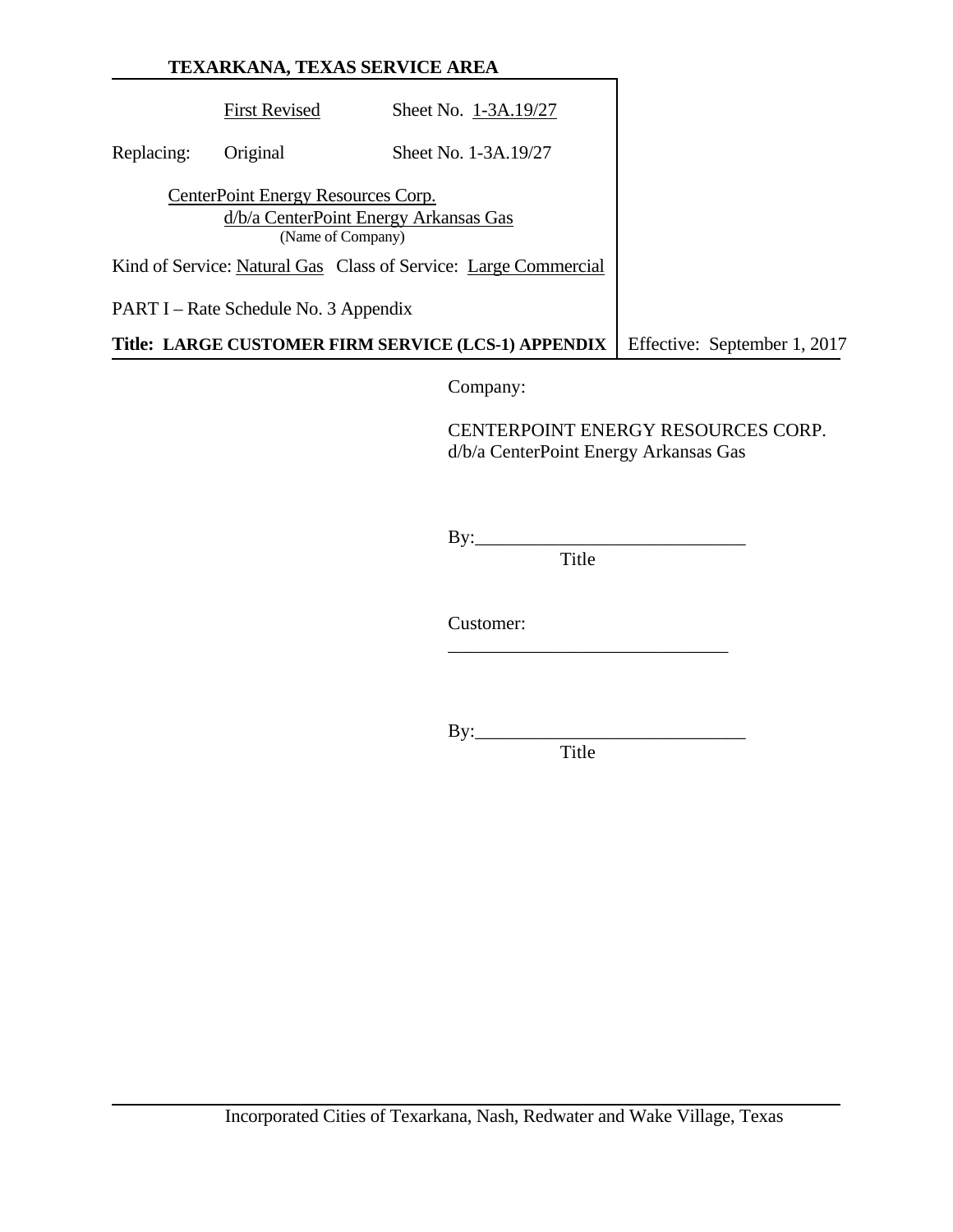First Revised Sheet No. 1-3A.20/27 Replacing: Original Sheet No. 1-3A.20/27 CenterPoint Energy Resources Corp. d/b/a CenterPoint Energy Arkansas Gas (Name of Company) Kind of Service: Natural Gas Class of Service: Large Commercial PART I – Rate Schedule No. 3 Appendix **Title: LARGE CUSTOMER FIRM SERVICE (LCS-1) APPENDIX** Effective: September 1, 2017

#### **POOLING SERVICE AGREEMENT**

THIS AGREEMENT (the "Agreement") is made and entered into as of the \_\_\_\_\_ day of \_\_\_\_\_\_\_\_\_\_\_\_\_\_, 20\_\_\_\_, by and between

 CenterPoint Energy Resources Corp. d/b/a CenterPoint Energy Arkansas Gas

hereinafter referred to as "Company," and

 $\overline{\phantom{a}}\phantom{a}$  ,  $\overline{\phantom{a}}\phantom{a}$  ,  $\overline{\phantom{a}}\phantom{a}$  ,  $\overline{\phantom{a}}\phantom{a}$  ,  $\overline{\phantom{a}}\phantom{a}$  ,  $\overline{\phantom{a}}\phantom{a}$  ,  $\overline{\phantom{a}}\phantom{a}$  ,  $\overline{\phantom{a}}\phantom{a}$  ,  $\overline{\phantom{a}}\phantom{a}$  ,  $\overline{\phantom{a}}\phantom{a}$  ,  $\overline{\phantom{a}}\phantom{a}$  , a corporation,

hereinafter referred to as "Pool Manager,"

WITNESSETH THAT:

WHEREAS, Company is a local distribution company; and

WHEREAS, Pool Manager has entered into agency agreements with the entities identified on Exhibit A hereto, as the same may be revised from time to time during the term of this Agreement, (hereinafter referred to collectively as "Customers") who Pool Manager represents have entered into Large Volume Commercial Customer Agreements, Transportation Supply Option, under Company's Rate Schedule No. 3, Large Commercial Firm Service (hereinafter referred to as "LCS-1"); and

WHEREAS, pursuant to the agency agreements between Pool Manager and Customers, Pool Manager is authorized to act on behalf of Customer's in all respects, including the submission of nominations and allocation information in accordance with LCS-1; and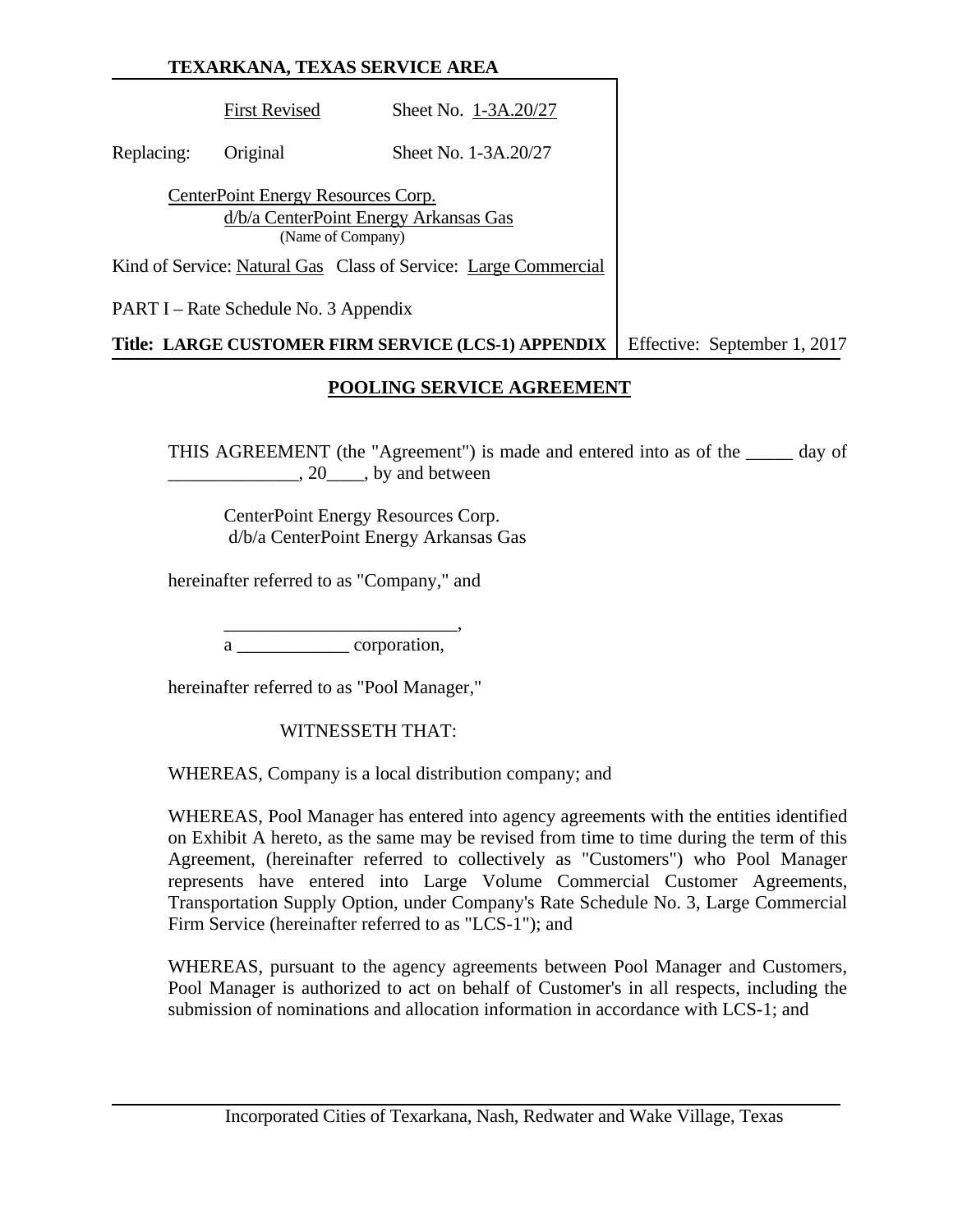First Revised Sheet No. 1-3A.21/27 Replacing: Original Sheet No. 1-3A.21/27 CenterPoint Energy Resources Corp. d/b/a CenterPoint Energy Arkansas Gas (Name of Company) Kind of Service: Natural Gas Class of Service: Large Commercial PART I – Rate Schedule No. 3 Appendix **Title: LARGE CUSTOMER FIRM SERVICE (LCS-1) APPENDIX** Effective: September 1, 2017

WHEREAS, Pool Manager and Customers desire to avail themselves of the Pooling Service offered by Company pursuant to Part 3.23. of LCS-1.

NOW THEREFORE, Company and Pool Manager, acting individually, and as agent for Customers, agree as follows:

#### ARTICLE I NOMINATIONS AND ALLOCATIONS

Section 1.1 – Pool Manager agrees to submit to Company on behalf of Customers all nominations and allocation information required pursuant to LCS-1.

#### ARTICLE II IMBALANCES

Section 2.1 – Imbalances between receipts and deliveries among the Customers subject to this Agreement will be calculated by determining the difference between the total aggregated deliveries by the Customers to Company at receipt points and the total aggregated deliveries received by the Customers at delivery points.

Section 2.2 – The imbalance tolerance set forth in Parts 3.21.5. and 3.21.8. shall apply to the aggregated imbalance total, unless and until pooling rights are interrupted by Company for a specified period.

#### ARTICLE III PAYMENTS

Section 3.1 – Payments due Company for Customers' imbalances arising under LCS-1 shall be paid by Pool Manager.

Section 3.2 – In the event Pool Manager should fail to timely pay the imbalances set forth in Section 3.1 of this Agreement, then Company shall redetermine the imbalance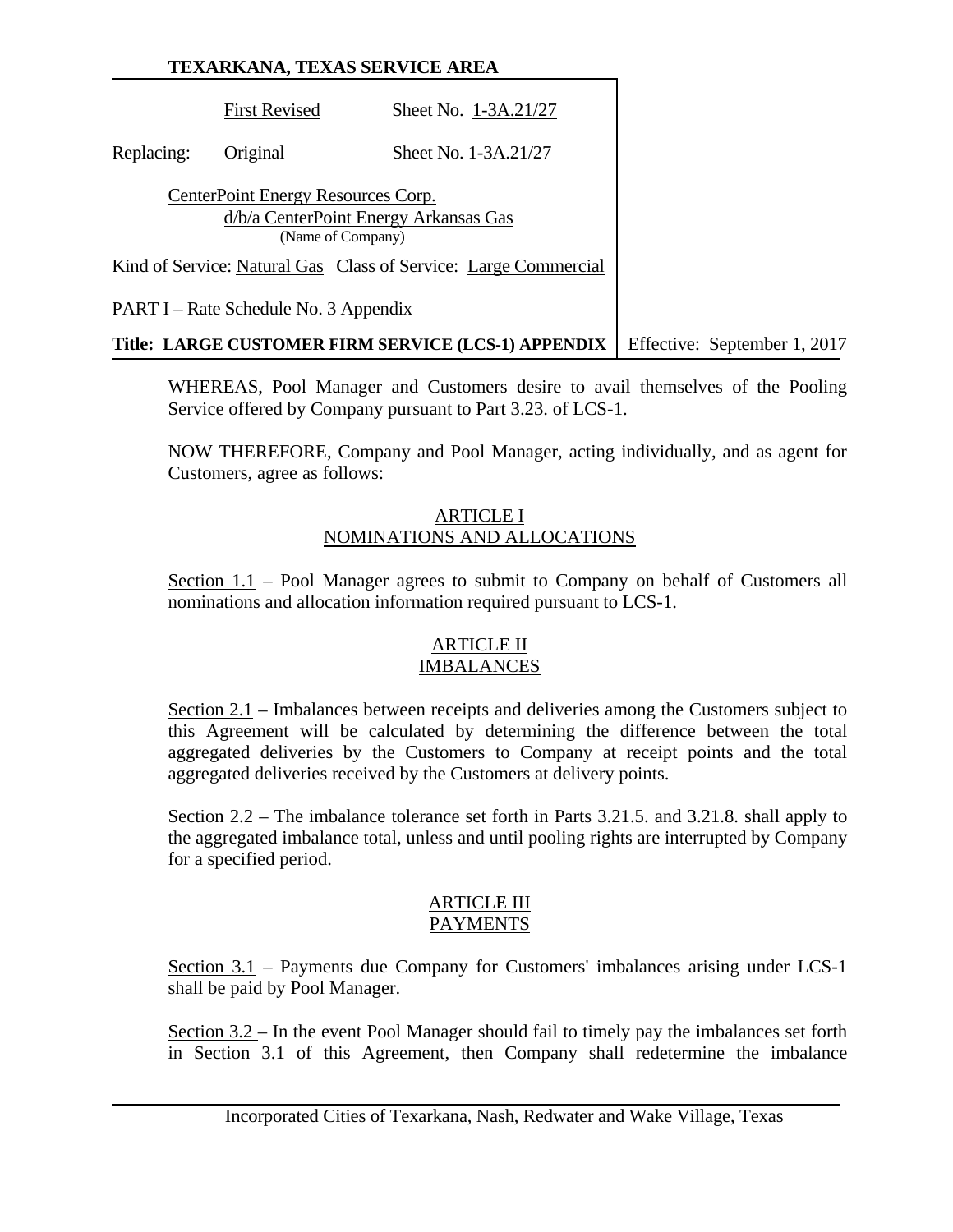First Revised Sheet No. 1-3A.22/27 Replacing: Original Sheet No. 1-3A.22/27 CenterPoint Energy Resources Corp. d/b/a CenterPoint Energy Arkansas Gas (Name of Company) Kind of Service: Natural Gas Class of Service: Large Commercial PART I – Rate Schedule No. 3 Appendix **Title: LARGE CUSTOMER FIRM SERVICE (LCS-1) APPENDIX** Effective: September 1, 2017

payments due by each Customer, which redetermination shall be made without benefit of the aggregated tolerances, and each Customer shall pay the said redetermined imbalance payment.

#### ARTICLE IV TERM

Section  $4.1$  – This Agreement shall be effective \_\_\_\_\_\_\_\_\_\_\_\_\_\_\_\_\_\_\_\_\_ and, shall continue from month to month thereafter until terminated by either party upon written notice delivered at least five (5) days prior to the beginning of a month.

# ARTICLE V

# **MISCELLANEOUS**

Section 5.1 – Pool Manager represents that it is authorized to act on behalf of Customers with respect to the service rendered hereunder.

Section 5.2 – Pool Manager agrees that Company shall have the right at any time and from time to time to file and place into effect unilateral changes or modifications in the rates and charges, and other terms and conditions of service hereunder, in accordance with applicable law. Company agrees that Pool Manager may protest or contest any such charges or modifications.

Section 5.3 – Service hereunder shall be in accordance with and subject to, and the parties agree to be bound by, all applicable terms and conditions set forth in LCS-1, as in effect from time to time, which terms and conditions are incorporated herein by reference.

IN WITNESS WHEREOF, the parties have executed this Agreement as of the date hereinabove first written.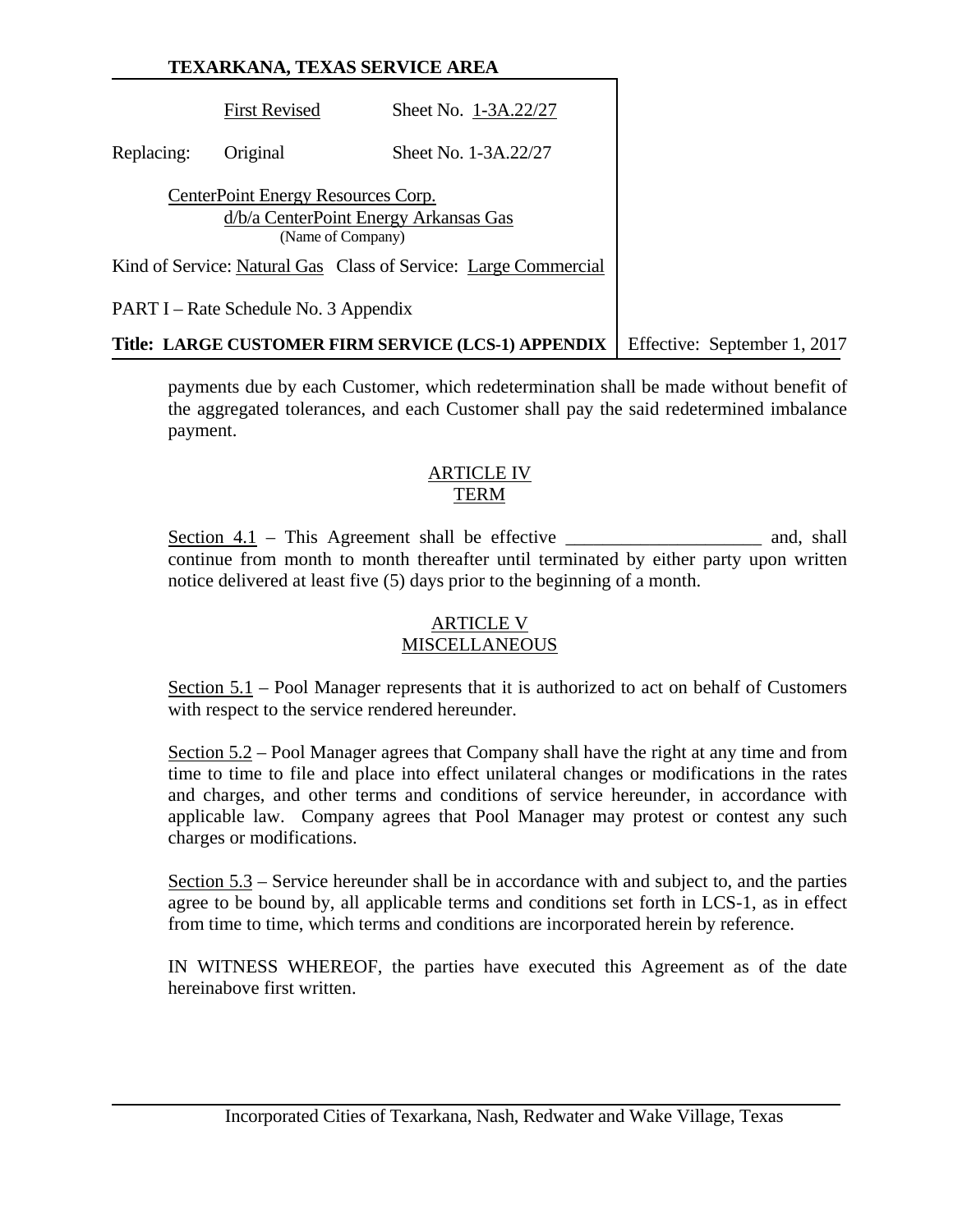# **TEXARKANA, TEXAS SERVICE AREA** First Revised Sheet No. 1-3A.23/27 Replacing: Original Sheet No. 1-3A.23/27 CenterPoint Energy Resources Corp. d/b/a CenterPoint Energy Arkansas Gas (Name of Company) Kind of Service: Natural Gas Class of Service: Large Commercial PART I – Rate Schedule No. 3 Appendix **Title: LARGE CUSTOMER FIRM SERVICE (LCS-1) APPENDIX** Effective: September 1, 2017

# COMPANY:

 CENTERPOINT ENERGY RESOURCES CORP. d/b/a CenterPoint Energy Arkansas Gas

 $By:$ 

 [Name] [Title]

 POOL MANAGER, INDIVIDUALLY AND AS AGENT FOR CUSTOMERS

 $By:$ 

 $\frac{1}{2}$  , and the contract of the contract of the contract of the contract of the contract of the contract of the contract of the contract of the contract of the contract of the contract of the contract of the contract

 [Name] [Title] [Address]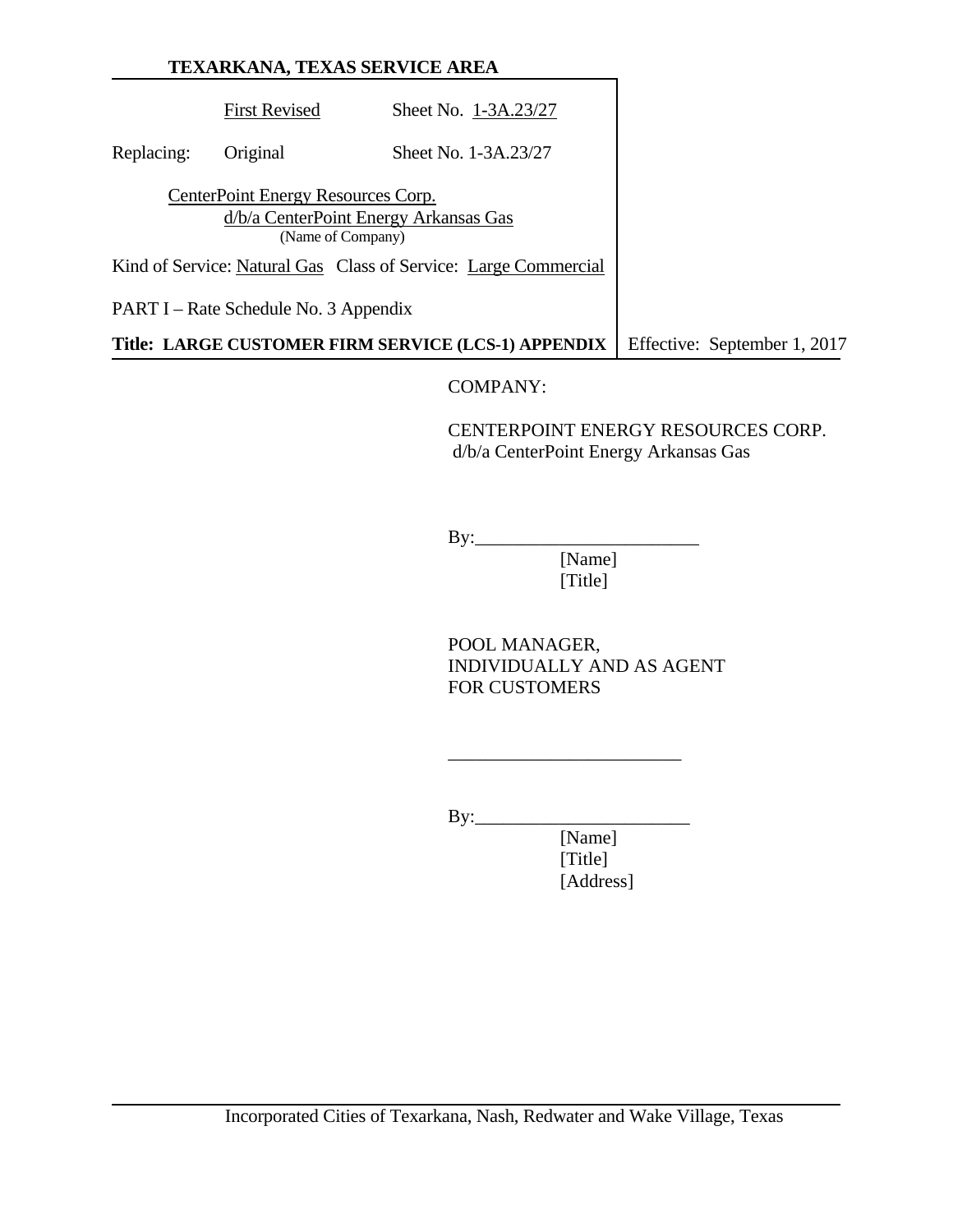|            |                                                         | TEXARKANA, TEXAS SERVICE AREA                                   |                              |
|------------|---------------------------------------------------------|-----------------------------------------------------------------|------------------------------|
|            | <b>First Revised</b>                                    | Sheet No. 1-3A.24/27                                            |                              |
| Replacing: | Original                                                | Sheet No. 1-3A.24/27                                            |                              |
|            | CenterPoint Energy Resources Corp.<br>(Name of Company) | d/b/a CenterPoint Energy Arkansas Gas                           |                              |
|            |                                                         | Kind of Service: Natural Gas Class of Service: Large Commercial |                              |
|            | PART I – Rate Schedule No. 3 Appendix                   |                                                                 |                              |
|            |                                                         | Title: LARGE CUSTOMER FIRM SERVICE (LCS-1) APPENDIX             | Effective: September 1, 2017 |

#### **AGENCY AGREEMENT CENTERPOINT ENERGY RESOURCES CORP. D/B/A CENTERPOINT ENERGY ARKANSAS GAS**

[Customer]

\_\_\_\_\_\_\_\_\_\_\_\_\_\_\_\_\_\_\_\_\_\_\_ \_\_\_\_\_\_\_\_\_\_\_\_\_\_\_\_\_\_\_\_\_\_\_  $\overline{\phantom{a}}$  , where  $\overline{\phantom{a}}$  , where  $\overline{\phantom{a}}$  , where  $\overline{\phantom{a}}$ 

\_\_\_\_\_\_\_\_\_\_\_\_\_\_\_\_\_\_\_\_\_\_\_  $\overline{\phantom{a}}$  , where  $\overline{\phantom{a}}$  , where  $\overline{\phantom{a}}$  , where  $\overline{\phantom{a}}$  $\overline{\phantom{a}}$  , where  $\overline{\phantom{a}}$  , where  $\overline{\phantom{a}}$  , where  $\overline{\phantom{a}}$ 

[Agent]

RE: Large Volume Commercial Customer Agreement (Transportation Supply Option) ("Agreement") dated as of \_\_\_\_\_\_\_\_\_\_\_\_\_\_\_\_\_\_\_\_\_\_\_\_, by and between CenterPoint Energy Resources Corp., d/b/a/ CenterPoint Energy Arkansas Gas ("Company"), and \_\_\_\_\_\_\_\_\_\_\_\_\_\_\_\_\_\_\_\_\_\_\_\_\_, ("Customer")

Ladies and Gentlemen:

This Letter will evidence the understanding between ("Customer"), \_\_\_\_\_\_\_\_\_\_\_\_\_\_\_\_\_\_\_\_\_\_\_\_\_\_\_\_\_\_\_\_ ("Agent") and CenterPoint Energy Resources Corp., d/b/a CenterPoint Energy Arkansas Gas ("Company"), that effective as of \_\_\_\_\_\_\_\_\_\_\_\_\_\_\_\_\_, Agent will act as Customer's agent for services provided by Company pursuant to the referenced Agreement for all purposes related thereto, unless expressly provided otherwise herein, including, but not limited to, the purposes of submitting and receiving notices, nominations and other information related to receipts and deliveries of gas and performing other administrative or contractual duties [,including payment obligations,] under the Agreement and as required by Company's Rate Schedule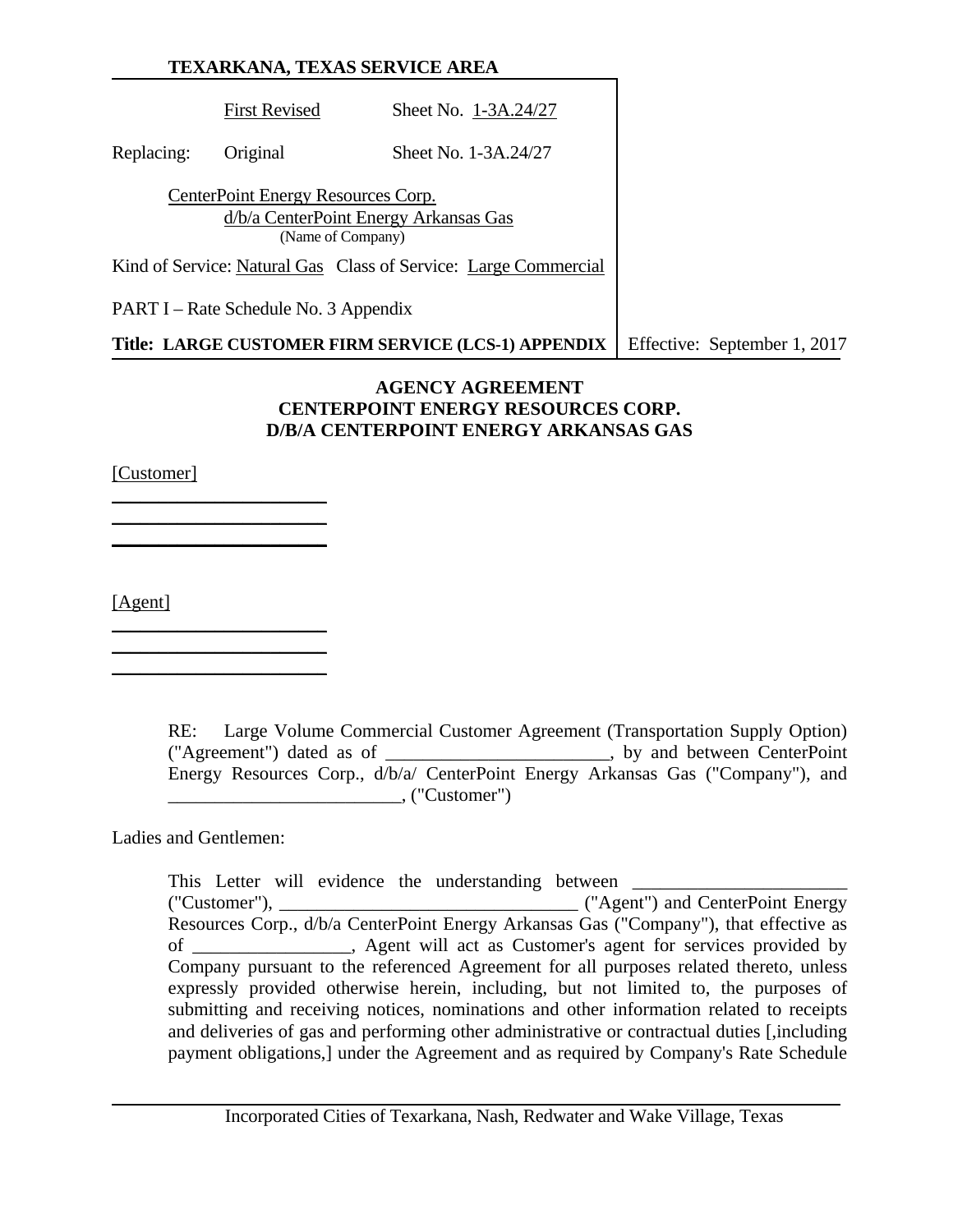|            | <b>First Revised</b>                                                                             | Sheet No. 1-3A.25/27                                            |                              |
|------------|--------------------------------------------------------------------------------------------------|-----------------------------------------------------------------|------------------------------|
| Replacing: | Original                                                                                         | Sheet No. 1-3A.25/27                                            |                              |
|            | CenterPoint Energy Resources Corp.<br>d/b/a CenterPoint Energy Arkansas Gas<br>(Name of Company) |                                                                 |                              |
|            |                                                                                                  | Kind of Service: Natural Gas Class of Service: Large Commercial |                              |
|            | PART I – Rate Schedule No. 3 Appendix                                                            |                                                                 |                              |
|            |                                                                                                  | Title: LARGE CUSTOMER FIRM SERVICE (LCS-1) APPENDIX             | Effective: September 1, 2017 |

No. 3, Large Commercial Firm Service ("LCS-1"), as on file and in effect from time to time. Company will coordinate with Agent for all imbalance administration, contract administration, nominations, scheduling and allocations for Customer's account, and shall be entitled to rely on Agent's actions with respect to the Agreement.

( ) Timely payments made by Agent to Company for services rendered to Customer in accordance with the terms of the Agreement and for any penalties, fees, assessments or other charges assessed against Customer's account by Company shall be credited to Customer's account and all notices given to Agent shall be deemed given to Customer.

( ) Company shall make any cash balancing payments it may be required to make for Customer's account to Agent. Company shall make any refund payments it may be required to make directly to Agent.

Agent agrees to indemnify, defend and hold harmless Company from any and all liabilities, losses, damages, expenses, claims, actions and fines of whatever nature (including, but not limited to, attorney's fees and court costs incurred by Company, whether related to the collection of any amounts due under the Agreement or otherwise) resulting from Company's reliance on Agent, including, but not limited to, actions taken by Company pursuant to Agent's action or inaction under the Agreement. Customer shall remain liable to Company for all of its obligations as Customer under the Agreement, and Company shall have no duty, liability or responsibility whatsoever to Agent. Customer acknowledges that if Agent acts as a Pool Manager pursuant to Part 3.23. of LCS-1 and (i) should the Pool Manager fail to pay invoices calculated at the aggregated level, or (ii), should Company interrupt Pooling Service for any reason pursuant to Part 3.23.1. of LCS-1, then upon default to the individual Customer invoice, the invoice shall be recalculated at the individual Customer level, without benefit of the aggregated tolerance, as provided in Part 3.23.4. of LCS-1.

Customer's designation and appointment of Agent may be terminated or canceled by Customer, Agent, or Company but no such termination or cancellation shall be effective as to Company until the first day of the month, following the expiration of a five (5) day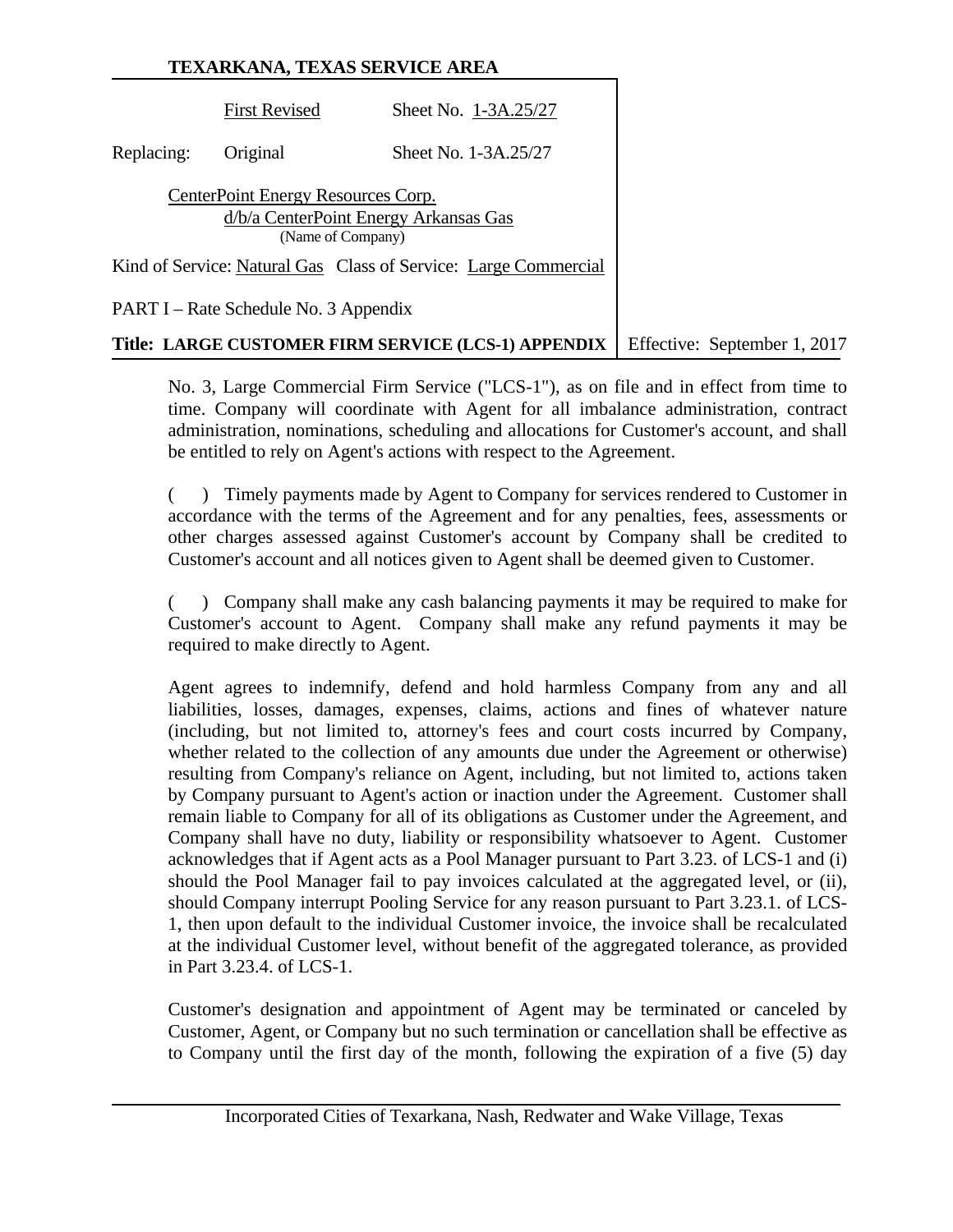| <b>TEXARKANA, TEXAS SERVICE AREA</b> |  |
|--------------------------------------|--|
|                                      |  |

|                                                            |                                       | Title: LARGE CUSTOMER FIRM SERVICE (LCS-1) APPENDIX             |  | Effective: September 1, 2017 |
|------------------------------------------------------------|---------------------------------------|-----------------------------------------------------------------|--|------------------------------|
|                                                            | PART I – Rate Schedule No. 3 Appendix |                                                                 |  |                              |
|                                                            |                                       | Kind of Service: Natural Gas Class of Service: Large Commercial |  |                              |
| d/b/a CenterPoint Energy Arkansas Gas<br>(Name of Company) |                                       |                                                                 |  |                              |
|                                                            | CenterPoint Energy Resources Corp.    |                                                                 |  |                              |
| Replacing:                                                 | Original                              | Sheet No. 1-3A.26/27                                            |  |                              |
|                                                            | <b>First Revised</b>                  | Sheet No. 1-3A.26/27                                            |  |                              |

period after Company's receipt of written notice of such termination or cancellation from Customer or Agent. Notwithstanding the foregoing, this designation and appointment of Agent shall automatically terminate upon termination or cancellation of the referenced Agreement. This Agency Agreement will supersede any previously executed Agency Agreements.

If the foregoing is acceptable, please so indicate by having an authorized officer execute and return to the undersigned.

Very truly yours,

 CENTERPOINT ENERGY RESOURCES CORP. d/b/a/ CenterPoint Energy Arkansas Gas

 $\rm\,By:\,$ 

ACCEPTED AND AGREED TO THIS \_\_\_\_\_\_\_ DAY OF \_\_\_\_\_\_\_\_\_\_\_\_\_\_\_\_, 20\_\_\_

\_\_\_\_\_\_\_\_\_\_\_\_\_\_\_\_\_\_\_\_\_\_\_\_\_\_\_\_\_\_\_\_\_\_\_\_\_\_

CUSTOMER:

| By:    |  |  |  |
|--------|--|--|--|
| Name:  |  |  |  |
| Title: |  |  |  |